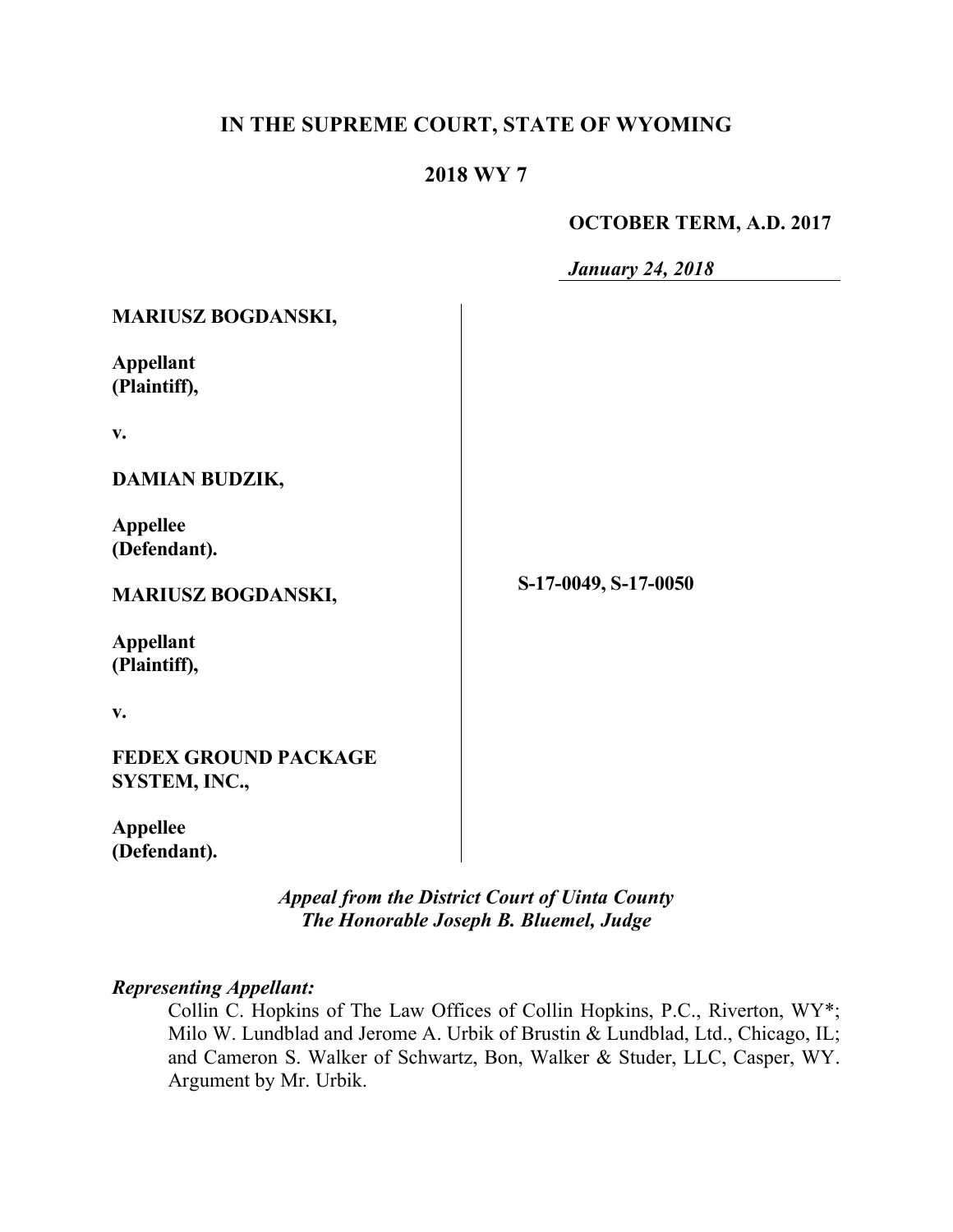*Representing Appellee:*

Paul Kapp and Patrick M. Brady of Sundahl, Powers, Kapp & Martin, LLC, Cheyenne, WY. Argument by Mr. Kapp.

*Before BURKE, C.J., and HILL, DAVIS, FOX, and KAUTZ, JJ.*

*DAVIS, J., delivers the opinion of the Court; HILL, J., files an opinion concurring in part and dissenting in part, in which KAUTZ, J., joins.* 

\*Order Allowing Withdrawal of Counsel entered on August 14, 2017.

**NOTICE: This opinion is subject to formal revision before publication in Pacific Reporter Third. Readers are requested to notify the Clerk of the Supreme Court, Supreme Court Building, Cheyenne, Wyoming 82002, of any typographical or other formal errors so that correction may be made before final publication in the permanent volume.**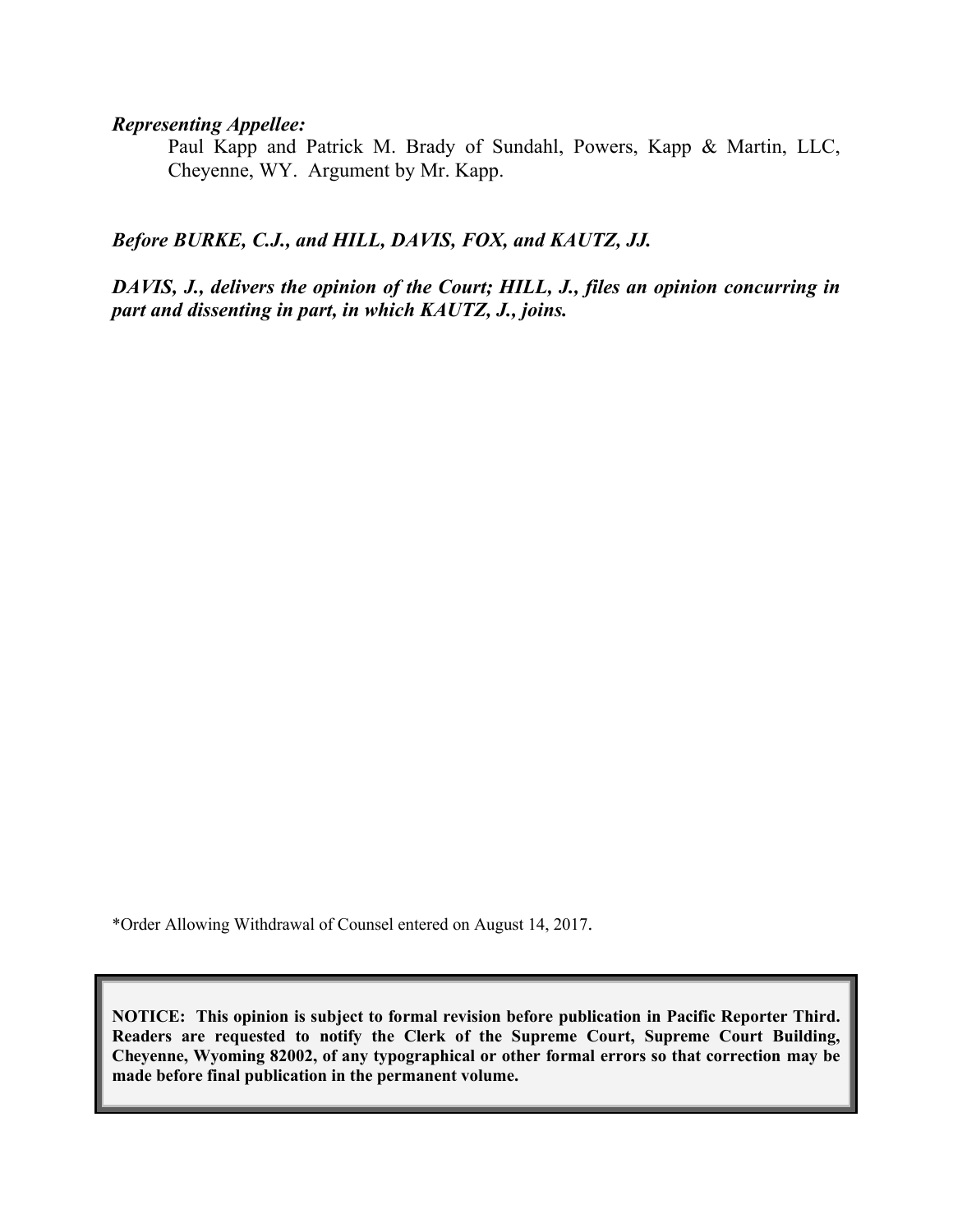**DAVIS,** Justice.

l

[¶1] Mariusz Bogdanski and Damian Budzik were codrivers of a commercial semitruck that was involved in an accident on Interstate 80 east of Evanston, Wyoming. Bogdanski was injured in the accident and filed an action against Budzik, alleging that his negligence caused the accident. He also sued FedEx Ground Package System, Inc. (FedEx), the company whose trailers they were hauling, alleging both direct negligence and vicarious liability for Budzik's negligence. The district court granted summary judgment to both Budzik and FedEx, and Bogdanski appeals the order in favor of FedEx. We affirm summary judgment in favor of Appellee Budzik, and the summary judgment on Bogdanski's direct negligent training claim. However, we reverse the ruling granting summary judgment against FedEx on Bogdanski's claim of vicarious liability for Budzik's claimed negligence, and we remand to the district court for further proceedings.

### **ISSUES**

 $[\P2]$  We restate the issues raised by this appeal as follows:

1. Can Bogdanski maintain a direct negligence claim in addition to a vicarious liability claim when FedEx has stipulated that it will be vicariously liable for Budzik's negligence, if any?

2. Did the district court err in granting FedEx's motion for summary judgment on Bogdanski's vicarious liability claim?

# **FACTS**

[¶3] In February of 2011, Mariusz Bogdanski and Damian Budzik were employed as commercial truck drivers by BZ Trucking, Inc., a company operating out of Burbank, Illinois. Bogdanski was the more experienced driver and began working for BZ Trucking in 2005. Damian Budzik obtained his commercial driver's license in 2008 and began working for BZ Trucking that same year.

[¶4] For the first year of Budzik's employment with BZ Trucking, he was provided onthe-job training by being paired with more experienced drivers. Budzik was paired with one driver for the first three months of his training, and then with Bogdanski for the

<sup>&</sup>lt;sup>1</sup> As discussed below, Bogdanski did not challenge the grant of summary judgment to Budzik in his briefing, and we have therefore identified no issue relating to it.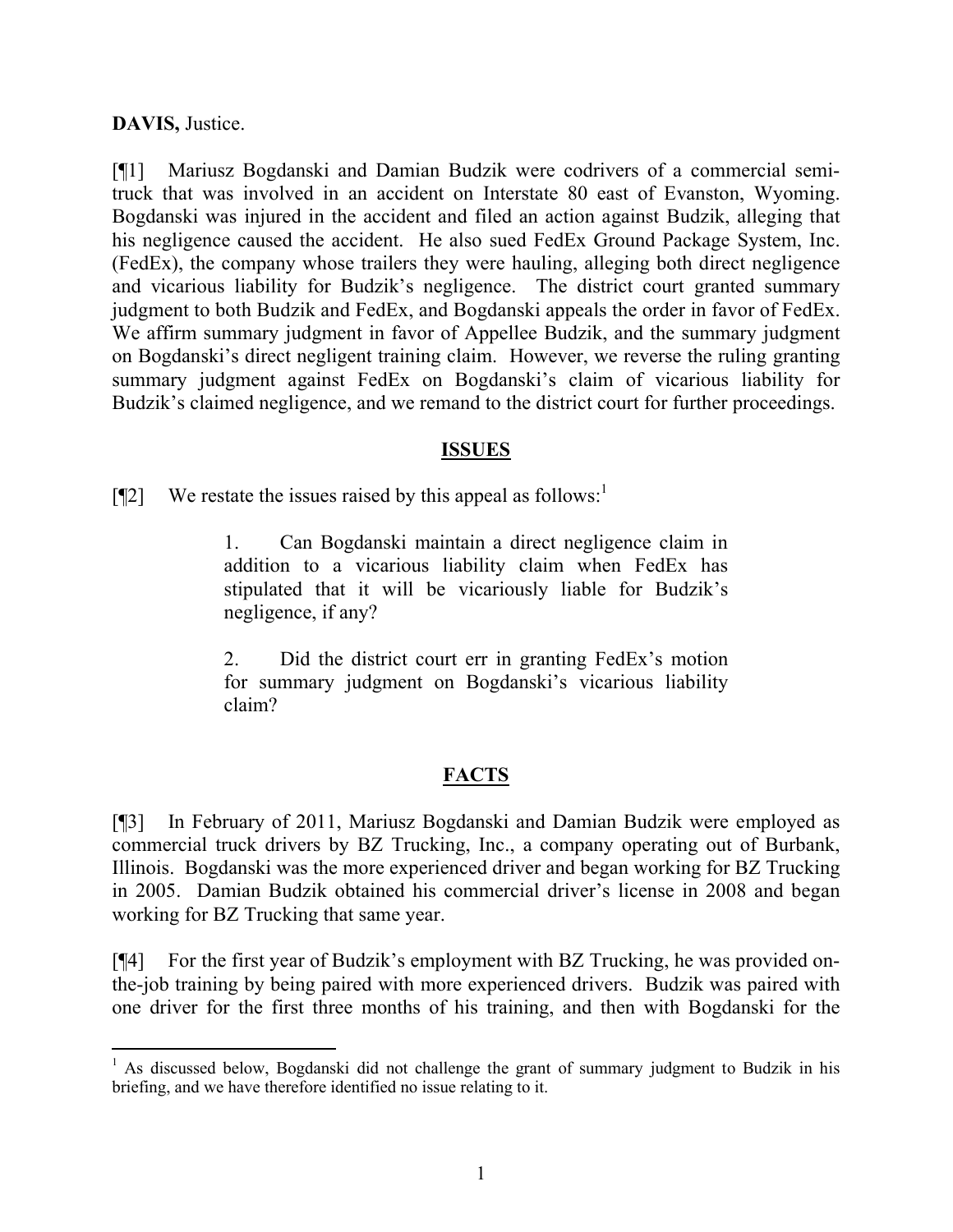remainder of the year. After Budzik completed his year of training, he and Bogdanski remained driving partners.

[¶5] In 2011 BZ Trucking had a contract with FedEx to use BZ's trucks and drivers to haul FedEx trailers. Pursuant to that contract, Budzik and Bogdanski picked up two FedEx trailers in Bedford, Illinois to be delivered to Sacramento, California, on February 16, 2011. The trip was to be non-stop with Bogdanski and Budzik each driving alternating eleven-hour shifts. A shift change occurred at about 2:00 a.m. on February 17th in Rawlins, Wyoming. Budzik completed an inspection of the tractor and trailers, and then took over driving while Bogdanski rested in the truck's sleeper compartment.

[¶6] When Budzik began his driving shift in Rawlins, it was snowing, but not heavily. As Budzik continued to drive west on Interstate 80, it began to snow more heavily, reaching what Budzik described as a six out of ten in severity, with snow accumulating on the road's surface. About thirty miles east of Evanston, Wyoming, Budzik came upon traffic stopped in both westbound lanes. He was driving approximately forty-five to fifty miles per hour when he encountered the stopped traffic, and he activated his flashers and pulled from the right lane into the left to allow a greater distance over which to stop the truck.

[¶7] The traffic ahead of Budzik remained stopped for around five to ten minutes. When the traffic began to move again, Budzik found that he could not get his truck to move. He tried for about one to two minutes to get it moving and then woke Bogdanski to ask for help. Bogdanski described what happened next:

> Q. So he woke you up. Did he want you to do something? What did he want you to do?

> > A. He needed my help.

Q. Did you – to do what?

A. Just to – we were – we work in a team, so I needed to sit down and decide what is going to be our next step.

Q. And did you do that?

A. Yes. We were going to inspect the truck to see why the truck is not able to move forward.

Q. So after he woke you up and you got out of the sleeper compartment, from there, where did you go?

A. It was wintertime, so I needed also some time to dress myself properly. I went out, exited.

\* \* \*

Q. So I take it, somehow it was decided that you had to go out?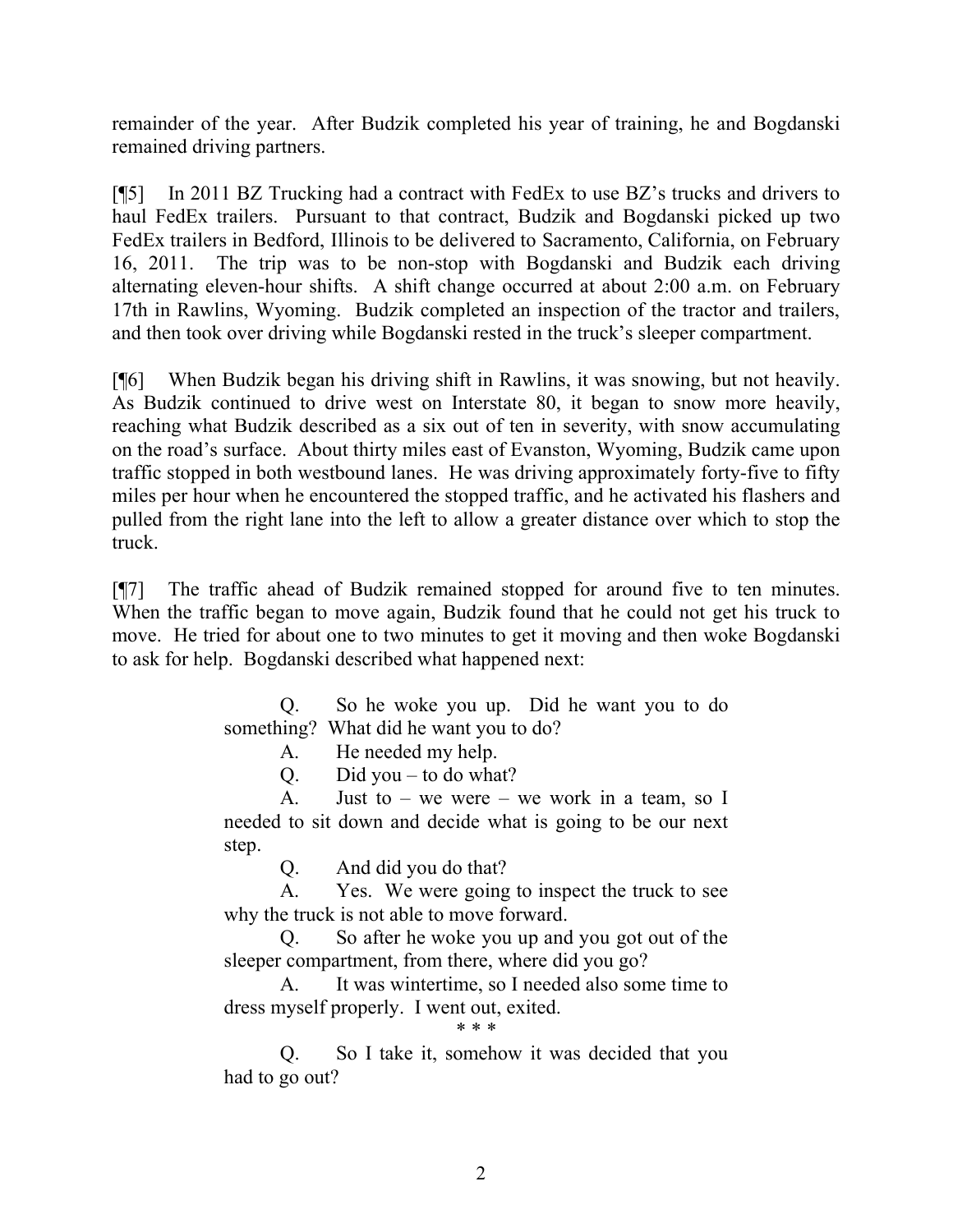A. That period of time, Damian was assigned to be a driver. I went – when one is assigned, the other one did not take over and sit back behind the wheel.

Q. Because of the hour restrictions, right?

A. Yes. So I was off duty.

Q. So the plan was that you were going to go out of the truck and try and figure out why you were not getting traction?

A. Basically, I also was at that point more experienced than Damian. I wanted to go outside and look around the truck and – trying to figure out why the truck can't move forward.

[¶8] When Bogdanski exited the truck, he found all of the truck and trailer exterior lights were on, including the emergency lights, the pulsating lights, and the headlights. He inspected the entire exterior of the truck and trailers and confirmed that the only problem was that the driver wheels were spinning. He then concluded they would need to place chains on some of the tires to get the truck moving and that they would also need to place warning triangles to secure the truck's location.

[¶9] The chains and warning triangles were kept on a catwalk between the tractor and the trailers, and Bogdanski climbed onto the catwalk to get them. While Bogdanski was on the catwalk, another commercial truck driven by Viktor Marinov rear-ended the stopped tractor-trailer. The impact threw Bogdanski from the catwalk, and he landed on the shoulder of the road. He was taken by ambulance to a hospital in Evanston, Wyoming, where he was treated and released. The next day he and Budzik drove the truck, without trailers, first to Salt Lake City and then back to Illinois. Upon his return to Illinois, Bogdanski applied for and received Illinois workers' compensation medical and disability benefits for injuries to his right shoulder, right hip, cervical spine, lumbar spine, and left arm.

[¶10] In February of 2013, Bogdanski filed an action in the Superior Court of California, Sacramento County, against Viktor Marinov, the driver of the other truck involved in the accident, as well as a number of parties associated with Marinov. On February 10, 2015, Bogdanski filed a complaint in the Third Judicial District, Uinta County, Wyoming, against many of the same parties named in the California action, and added Budzik and FedEx.<sup>2</sup> Bogdanski's claims against FedEx included direct negligence and vicarious

 $\overline{a}$  $2^2$  Because of the duplicate action pending against the Marinov parties in California, the district court dismissed all defendants from the Wyoming action except Budzik and FedEx. That decision was not appealed.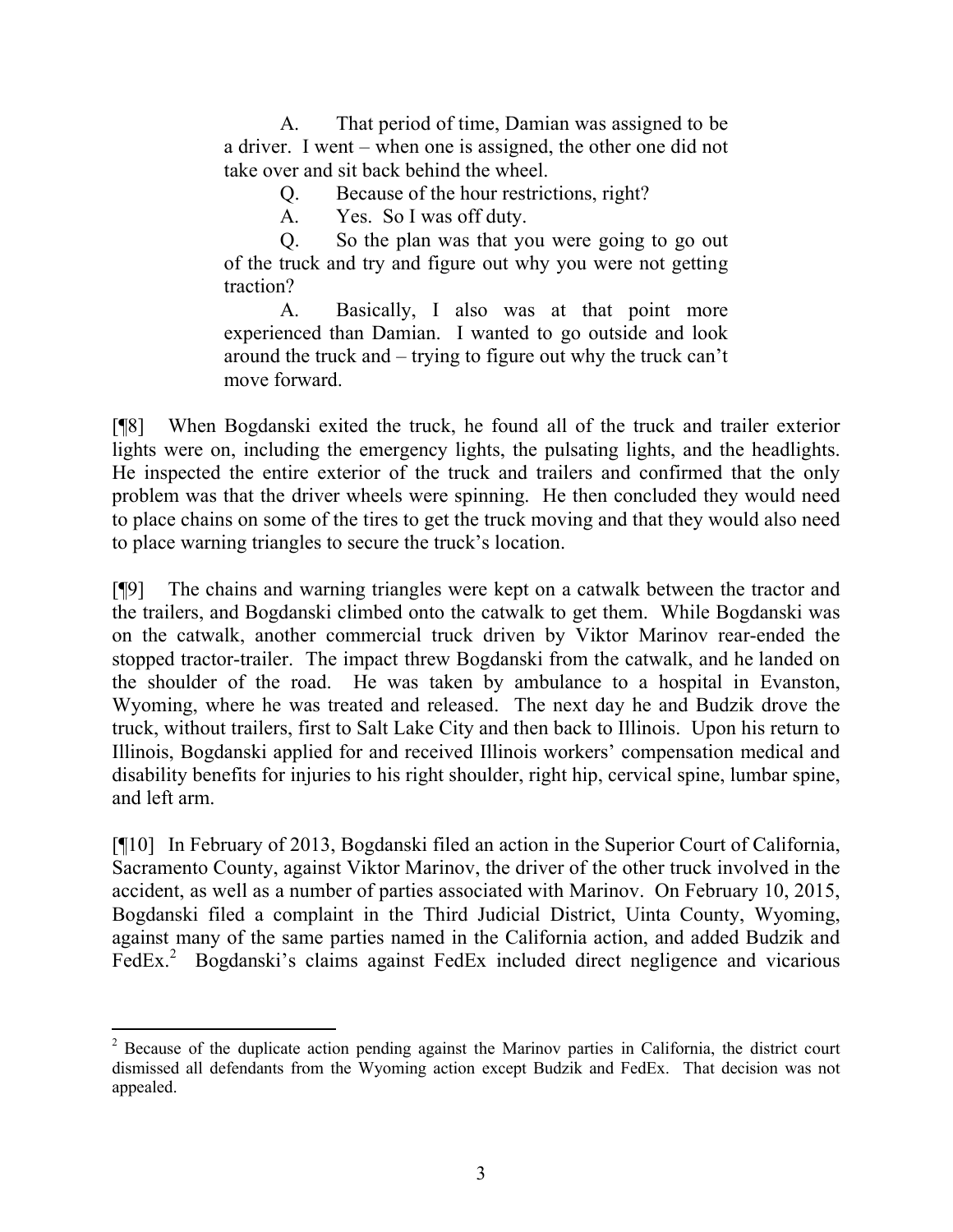liability for Budzik's alleged negligence.<sup>3</sup> In the count concerning FedEx's vicarious liability, the complaint alleged that Budzik "carelessly and negligently":

- a. Negligently drove on roads in weather conditions that made it highly probable that his truck would become stranded on the highway;
- b. Failed to pull onto the shoulder when it became apparent that heavy traffic and road conditions were going to force him to stop his truck and become stranded on the highway;
- c. Failed to heed mandatory tire chain requirements; and
- d. Failed to activate his lights and/or emergency flashers so as to be visible to other vehicles on the highway.

[¶11] Bogdanski's claim against Budzik was for negligence. In that count, the complaint alleged Budzik "carelessly and negligently":

- a. Failed to pull on to the shoulder when traffic stopped;
- b. Failed to drive in the right lane;
- c. As Mr. Marinov testified, failed to turn on his lights and/or emergency flashers to warn other vehicles on the highway that he was stranded;
- d. Negligently attempted to continue driving on terrain and in weather conditions that made for reduced traction; and
- e. Failed to utilize traction aids to prevent his truck from becoming stranded.

[¶12] On May 11, 2015, FedEx filed a written stipulation in which it agreed to be responsible for Budzik's negligence, if any such negligence were found. The stipulation stated:

> 1. On February 17, 2011, Damian Budzik was employed by BZ Trucking, Inc., an independent contractor who provides services to FedEx Ground. Mr. Budzik was driving a tractor with plate number 1000349 (State of Indiana), and that tractor was at the location of the accident that is the subject of the *Complaint* . . . .

> 2. If the vehicle is found to have been negligently operated while performing actions within the scope of the

 $3$  On appeal, the direct negligence claim at issue against FedEx is a claim for negligent training.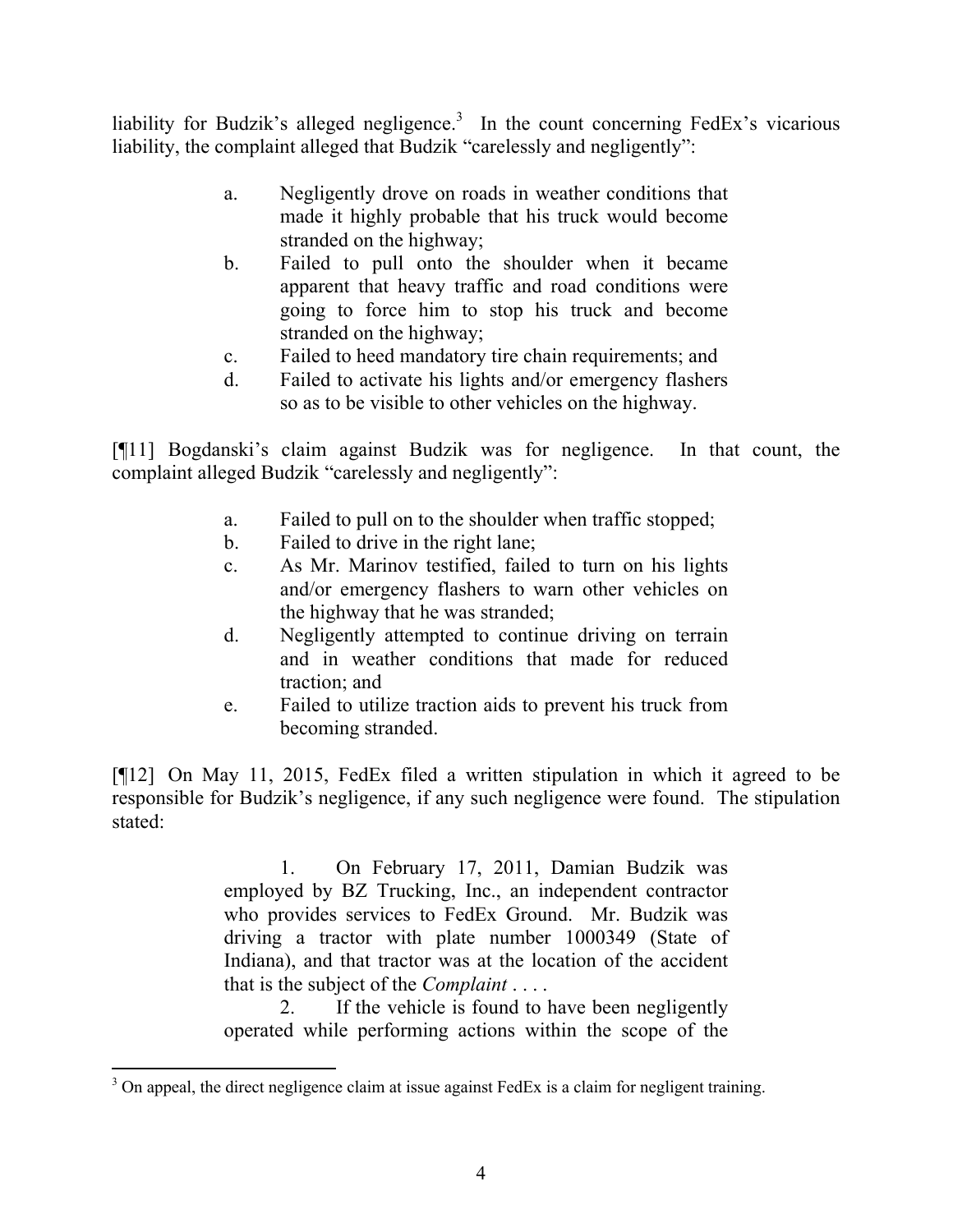agency relationship between FedEx Ground and Damian Budzik, FedEx Ground agrees to be responsible for any such negligence.

3. This stipulation will not be shown or read to the jury.

[¶13] On August 1, 2016, Budzik filed a motion for summary judgment, asserting that he was entitled to coemployee immunity because Bogdanski had received workers' compensation benefits for his injuries. Bogdanski opposed the motion. He asserted the evidence showed Budzik was not entitled to immunity because he engaged in willful and wanton misconduct by driving in a snowstorm at night and by getting the truck stuck.

[¶14] On October 14, 2016, FedEx filed its own motion for summary judgment asserting multiple grounds on which it was entitled to judgment as a matter of law. FedEx urged the district court to hold that a plaintiff may not proceed against a principal on independent negligence theories of negligent hiring or training after the principal has admitted vicarious liability.<sup>4</sup> FedEx also asserted that there were no facts in the record showing that either FedEx or Budzik breached a duty of care or that their actions proximately caused Bogdanski's injuries. Finally, FedEx argued Bogdanski could not recover from it on a vicarious liability claim because his claims against Budzik were barred by coemployee immunity under the applicable workers' compensation law.<sup>5</sup>

[¶15] On December 1, 2016, the district court entered an order granting Budzik's summary judgment motion. It found that Bogdanski's coemployee claims against Budzik were barred because of his receipt of workers' compensation benefits, and that this was true regardless of whether the court applied Wyoming or Illinois workers' compensation law.

[¶16] On the same date, the district court entered an order granting FedEx's summary judgment motion. The court concluded that Wyoming would adopt the *McHaffie* rule, and on that basis ruled that FedEx was entitled to judgment as a matter of law on Bogdanski's negligent training claim. With respect to the remaining vicarious liability claims, the court found the opinions of Bogdanski's expert to be based on speculation, and it concluded that Bogdanski had failed to oppose FedEx's motion with evidence showing any issue of material fact.

<sup>4</sup>This rule is known and referred to on appeal as the "*McHaffie* rule." *See Ferrer v. Okbamicael*, 390 P.3d 836, 842-44 (Colo. 2017) (recognizing *McHaffie v. Bunch*, 891 S.W.2d 822 (Mo. 1995), as most frequently cited case articulating rule).

<sup>&</sup>lt;sup>5</sup> The district court did not rule on this last ground or address it, and neither party has raised it on appeal, so we will not consider it further.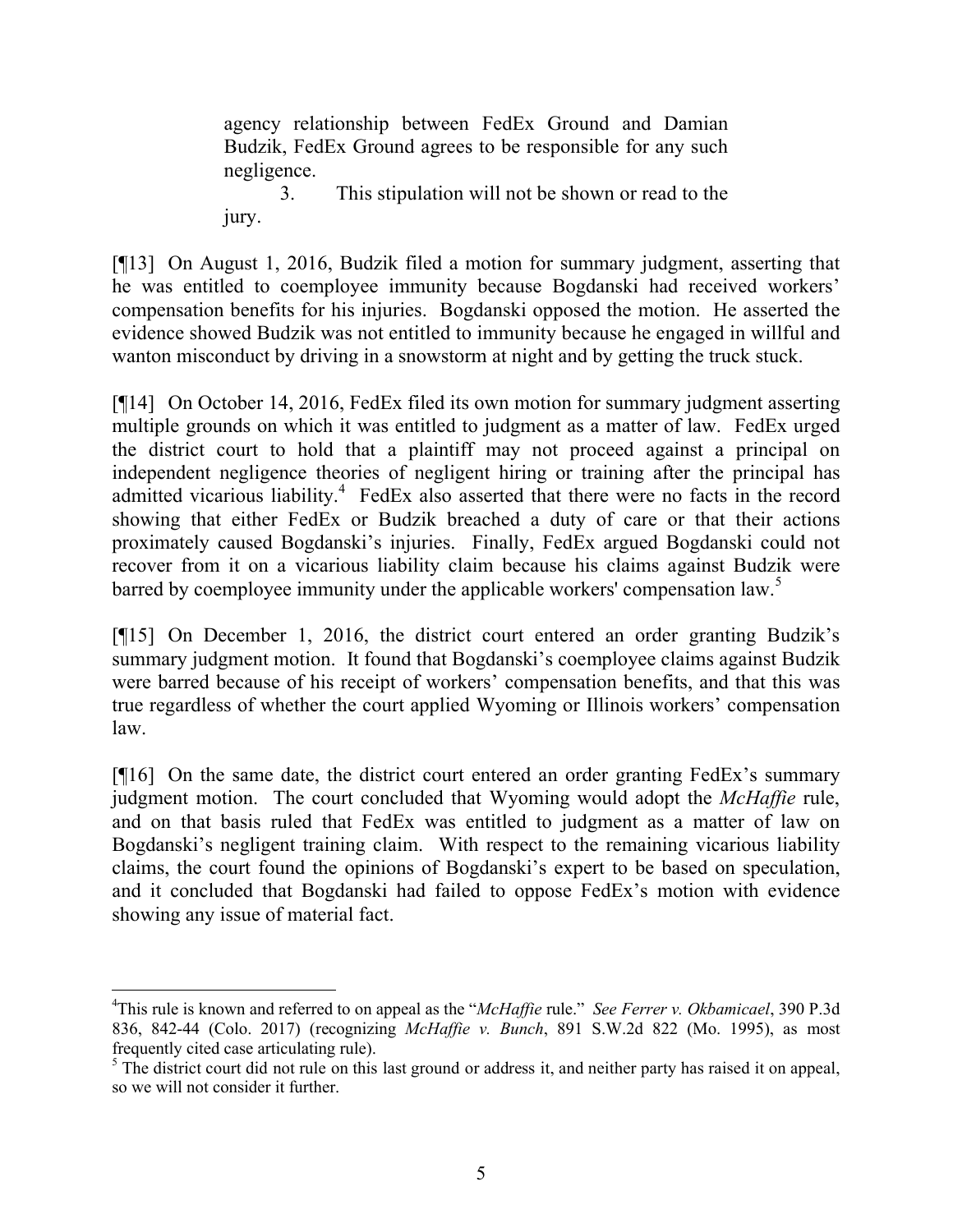[¶17] Bogdanski filed a timely notice of appeal from the district court's order granting the FedEx summary judgment motion.<sup>6</sup>

### **STANDARD OF REVIEW**

[¶18] Our standard of review on summary judgment has been stated often and consistently:

> We review a summary judgment in the same light as the district court, using the same materials and following the same standards. *Gayhart v. Goody*, 2004 WY 112, ¶ 11, 98 P.3d 164, 168 (Wyo. 2004). Summary judgment is proper only when there are no genuine issues of material fact, and the prevailing party is entitled to judgment as a matter of law. *Id.* Summary judgments are not favored in negligent actions. *Cook v. Shoshone First Bank,* 2006 WY 13, ¶ 12, 126 P.3d 886, 889 (Wyo. 2006). However, summary judgments have been upheld in negligence cases where the record did not establish a genuine issue of material fact. *Id.*

*Uinta County v. Pennington*, 2012 WY 129, ¶ 11, 286 P.3d 138, 141-42 (Wyo. 2012).

> The party requesting summary judgment bears the initial burden of establishing a prima facie case that no genuine issue of material fact exists and that summary judgment should be granted as a matter of law. W.R.C.P. 56(c); *Throckmartin v. Century 21 Top Realty*, 2010 WY 23, ¶ 12, 226 P.3d 793, 798 (Wyo. 2010). Until the movant has made a prima facie showing that there are no genuine issues of material fact, the nonmovant has no obligation to respond to the motion with materials beyond the pleadings. *Id*.

> Once a prima facie showing is made, the burden shifts to the party opposing the motion to present

 $\overline{a}$ 

 $6$  Bogdanski also filed a timely notice of appeal from the district court's order granting Budzik's summary judgment, but in his briefing, he informed this Court that he does not wish to challenge that order. We therefore confine our review to the FedEx order and summarily affirm the order granting Budzik's summary judgment motion.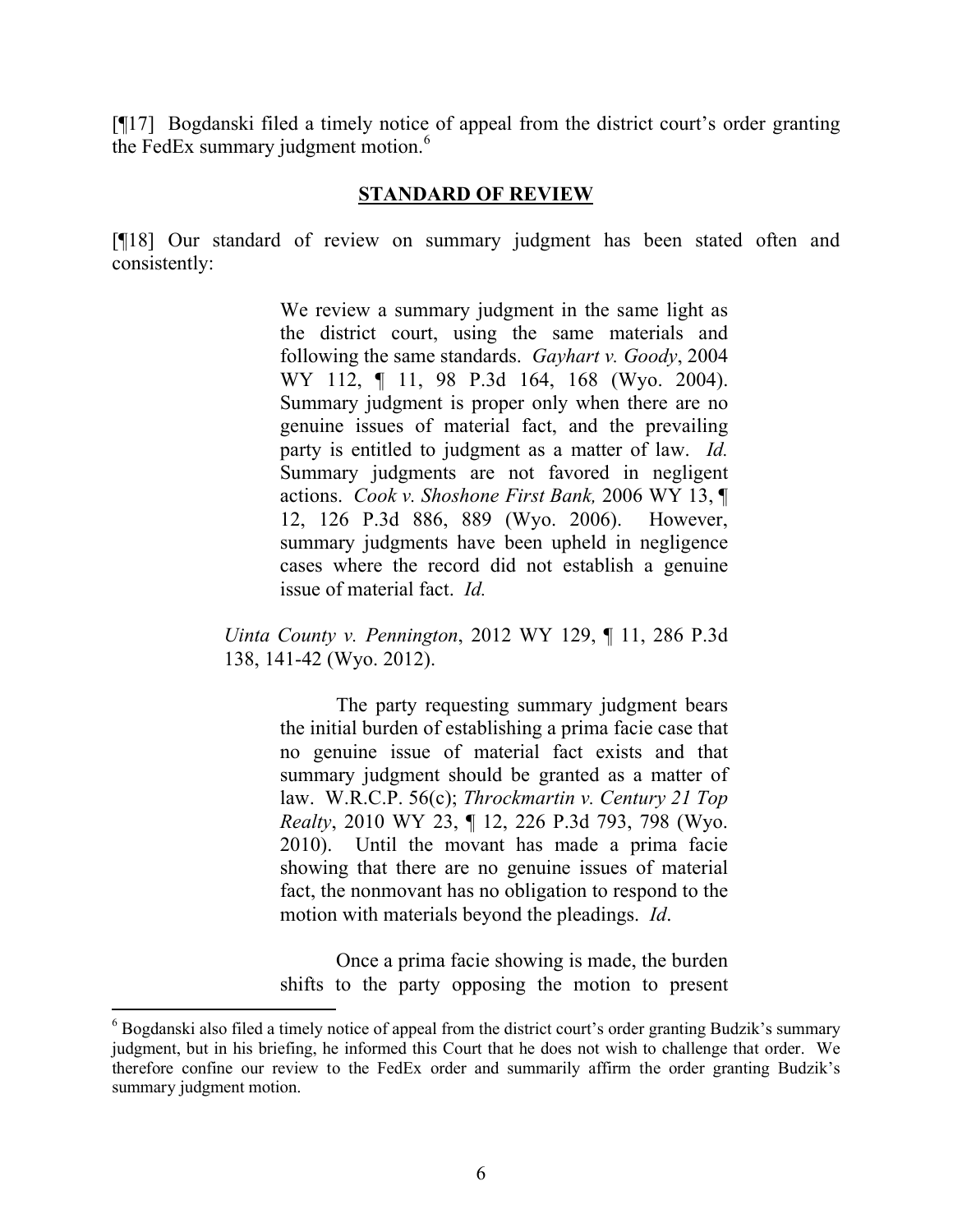evidence showing that there are genuine issues of material fact. *Boehm v. Cody Cntry. Chamber of Commerce*, 748 P.2d 704, 710 (Wyo. 1987) (citing *England v. Simmons*, 728 P.2d 1137, 1140-41 (Wyo. 1986)). The party opposing the motion must present specific facts; relying on conclusory statements or mere opinion will not satisfy that burden, nor will relying solely upon allegations and pleadings. *Boehm*, 748 P.2d at 710. However, the facts presented are considered from the vantage point most favorable to the party opposing the motion, and that party is given the benefit of all favorable inferences that may fairly be drawn from the record. [*Union Pacific R. Co. v.* ] *Caballo Coal Co.*, ¶ 12, 246 P.3d [867] at 871 [(Wyo. 2011)].

Summary judgments are not favored in negligence actions and are subject to exacting scrutiny. *Erpelding v. Lisek*, 2003 WY 80, ¶ 10, 71 P.3d 754, 757 (Wyo. 2003). However, even in negligence actions, "where the record fails to establish an issue of material fact, [and when the movant is entitled to judgment as a matter of law], the entry of summary judgment is proper." *Allmaras v. Mudge*, 820 P.2d 533, 536 (Wyo. 1991) (alteration in original) (citing *MacKrell v. Bell H2S Safety*, 795 P.2d 776, 779 (Wyo. 1990)).

*Johnson v. Dale C.*, 2015 WY 42, ¶¶ 12-15, 345 P.3d 883, 886-87 (Wyo. 2015).

*Amos v. Lincoln Cty. Sch. Dist. No. 2*, 2015 WY 115, ¶ 15, 359 P.3d 954, 958-59 (Wyo. 2015). This Court affords no deference to the district court's ruling, but instead reviews a "summary judgment in the same light as the district court, using the same materials and following the same standards." *Hurst v. Metropolitan Prop. & Cas. Ins. Co.,* 2017 WY 104, ¶ 8, 401 P.3d 891, 895 (Wyo. 2017) (quoting *Lindsey v. Harriet*, 2011 WY 80, ¶18, 255 P.3d 873, 880 (Wyo. 2011)).

#### **DISCUSSION**

#### **A. Direct Negligence Claims against FedEx**

[¶19] The district court granted FedEx summary judgment on Bogdanski's claim of negligent training on the basis of the *McHaffie* rule. The *McHaffie* rule has been stated as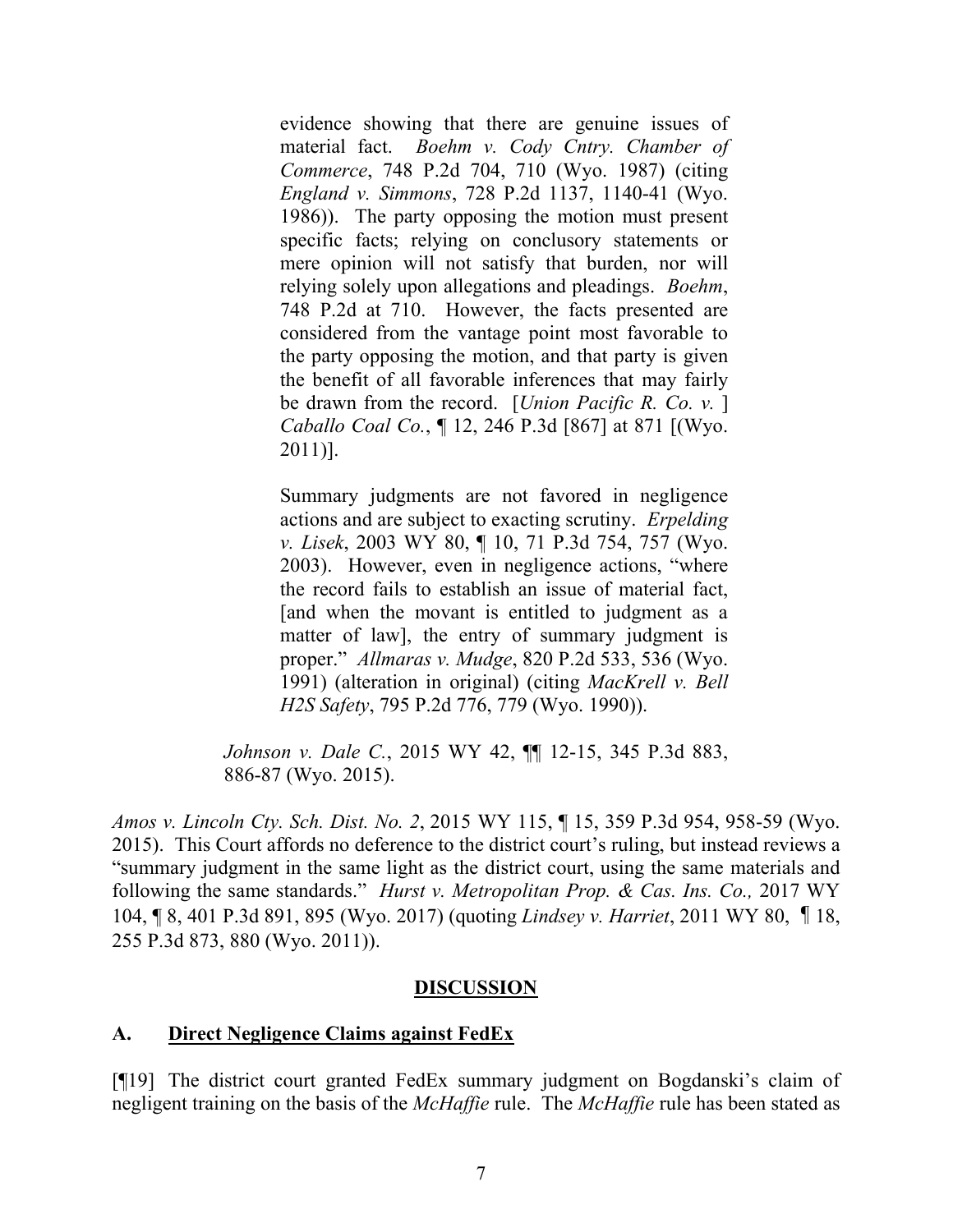follows: "[O]nce an employer admits respondeat superior liability for a driver's negligence, it is improper to allow a plaintiff to proceed against the employer on other theories of imputed liability." *Ferrer,* 390 P.3d at 843. This rule was first adopted by the Maryland Court of Appeals in 1951. *Houlihan v. McCall*, 78 A.2d 661, 665 (Md. 1951). Since then it has been applied by the Supreme Courts of California, Missouri, Arkansas, Idaho, and Colorado, as well as intermediate appellate courts in Florida, Illinois, Texas, and New York  $78$ 

[¶20] The district court explained its decision as follows:

l

Bogdanski asserts that FedEx was negligent in training Budzik, which resulted in the injuries suffered by Bogdanski. Wyoming has not ruled on whether an injured party has a claim of negligent training; however, the majority rule is that claims for negligent training are simply an effort to hold the principal liable for the negligence of its agent. The Federal District Court for the District of Wyoming has held:

> First of all, the Court notes that this legal issue has not been directly addressed by the Wyoming Supreme Court. The majority of jurisdictions which have considered this issue have determined that it is improper to allow a plaintiff to proceed against [a] principal] on the independent negligence theories of negligent entrustment and negligent hiring or training after the principal has already admitted liability under the doctrine of *respondeat superior*.

<sup>7</sup> California: *Armenta v. Churchill*, 267 P.2d 303, 309 (Cal. 1954); *accord Diaz v. Carcamo*, 253 P.3d 535, 544 (Cal. 2011). Missouri: *McHaffie*, 891 S.W.2d at 826. Arkansas: *Elrod v. G & R Constr. Co.*, 628 S.W.2d 17, 19 (Ark. 1982). Idaho: *Wise v. Fiberglass Sys.*, 718 P.2d 1178, 1182 (Id. 1986). Colorado: *Ferrer*, ¶ 26, 390 P.3d at 844. Florida: *Clooney v. Geeting*, 352 So.2d 1216, 1220 (Fla. App. 1977). Illinois: *Gant v. L.U. Transp.*, 770 N.E.2d 1155, 1159 (Ill. App. 2002). Texas: *Rodgers v. McFarland*, 402 S.W.2d 208, 210 (Tex. Civ. App. 1966). New York: *Karoon v. New York City Transit Auth.*, 241 A.D.2d 323, 324 (N.Y. App. Div. 1997).

<sup>&</sup>lt;sup>8</sup> There is a minority rule which holds that a negligent hiring, training, retention, or supervision claim is an independent cause of action which should be allowed to stand regardless of an admission of vicarious liability for an employee's negligent actions. *See, e.g*., *Marquis v. State Farm Fire & Cas. Co.*, 961 P.2d 1213, 1222 (Kan. 1998); *Perin v. Peuler,* 130 N.W.2d 4 (Mich. 1964); *Clark v. Stewart,* 185 N.E. 71 (Ohio 1933); *James v. Kelly Trucking Co.,* 661 S.E.2d 329 (S.C. 2008). These cases were cited in *Sanchez v. Home Depot, Inc.,* No. 1:13-CV-00117-ABJ, 2014 WL 2986672, at \*3 (D. Wyo. July 2, 2014), a Federal District Court decision correctly predicting that this Court would follow the majority rule.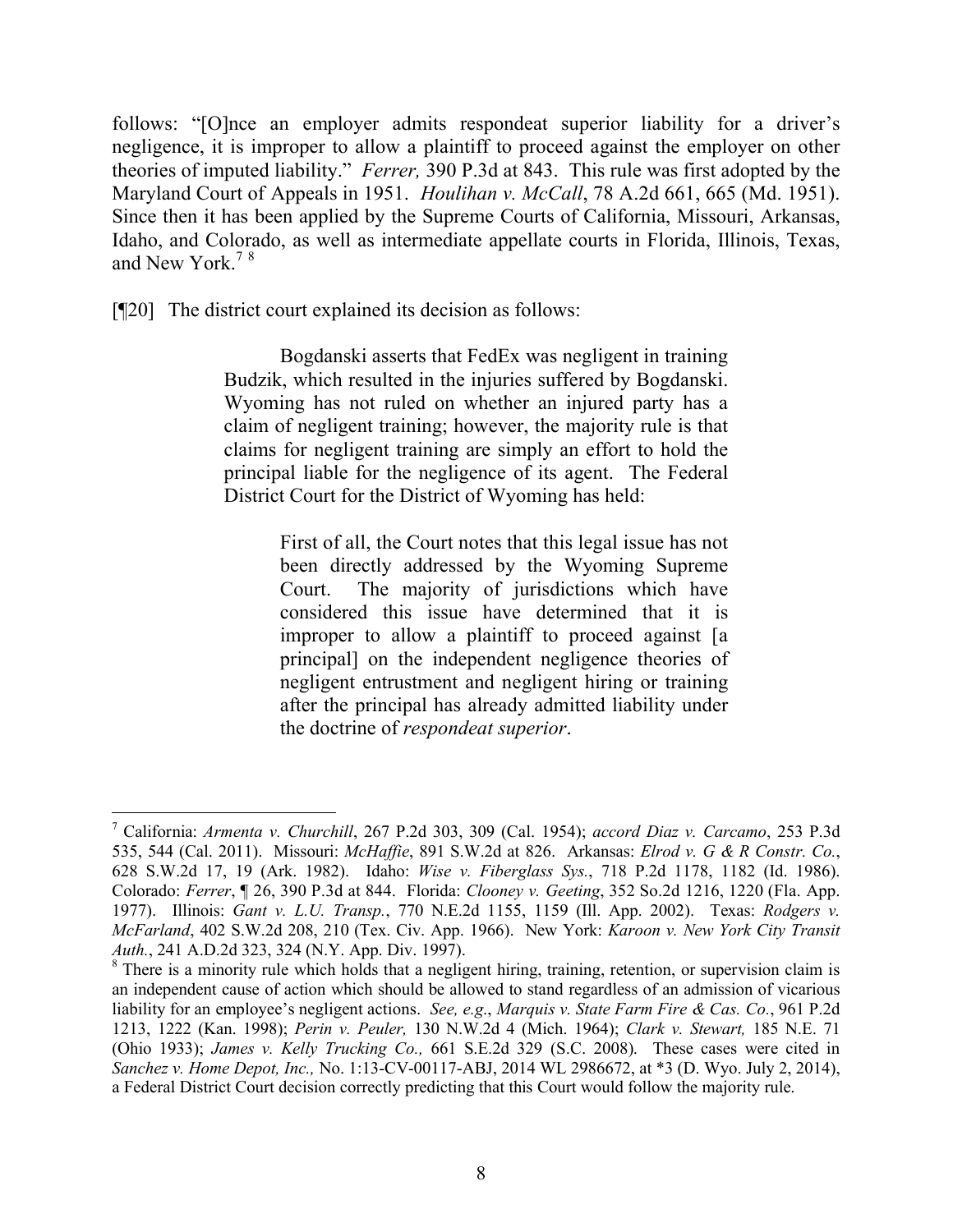*Sanchez v. Home Depot, Inc.*, No. 1:13-CV-00117-ABJ, 2014 WL 2986672, at \* 3 (D. Wyo. July 2, 2014) (unpublished disposition) (citation & quotations omitted) (alteration & emphasis in original). The *Sanchez* court held the Wyoming Supreme Court would adopt the majority rule. *Id*. at \*4. In support of this conclusion the *Sanchez* court found, "[T]he Wyoming Supreme Court has indirectly touched on this issue in *Beavis ex rel. Beavis v. Campbell County Memorial Hospital*, 20 P.3d 508 (Wyo. 2001)." *Id*. at \*3. This Court agrees with *Sanchez* and adopts the majority rule that Bogdanski's claims for negligent hiring, training, and supervision cannot be maintained when vicarious liability has been accepted by FedEx. *Id*.

[¶21] Bogdanski contends that the district court erred in adopting and applying the *McHaffie* rule, arguing that it only applies where liability is asserted on the basis of an employment relationship. He points out that any duty FedEx has arises from 49 C.F.R. § 390.11, which imposes a duty on motor carriers like FedEx to ensure that its contractors' drivers obey federal safety rules.<sup>9</sup>

> This separate duty is important because it means that, unlike in *Beavis*, the chain of proximate causation is not necessarily severed by a finding that Budzik was not personally negligent. This is because FedEx's duty was not to exercise reasonable care to make sure Budzik exercises reasonable care. It was to ensure that Budzik followed specific, federally prescribed protocols for certain situations, the non-observance of which could be, and, in fact, were the proximate cause of Appellant's injuries. Thus if FedEx breached this duty, its breach could be a proximate cause of Appellant's injuries even if Budzik's failure to follow these federal protocols was not, from his perspective, negligent.

[¶22] This is a distinction without a difference. Apparently based on the regulation identified above, FedEx decided to stipulate to liability for Budzik's negligence, if any. If Bogdanski can prove that Budzik was negligent, and that his negligence caused Bogdanski's injury, he will be entitled to recover the same damages that he would under

<sup>&</sup>lt;sup>9</sup> "Whenever in part 325 of subchapter A or in this subchapter a duty is prescribed for a driver or a prohibition is imposed upon the driver, it shall be the duty of the motor carrier to require observance of such duty or prohibition." 49 C.F.R. § 390.11. Although it is not a model of clarity, the parties seem to agree that this regulation requires motor carriers like FedEx to assure that its subcontractors' drivers are properly trained.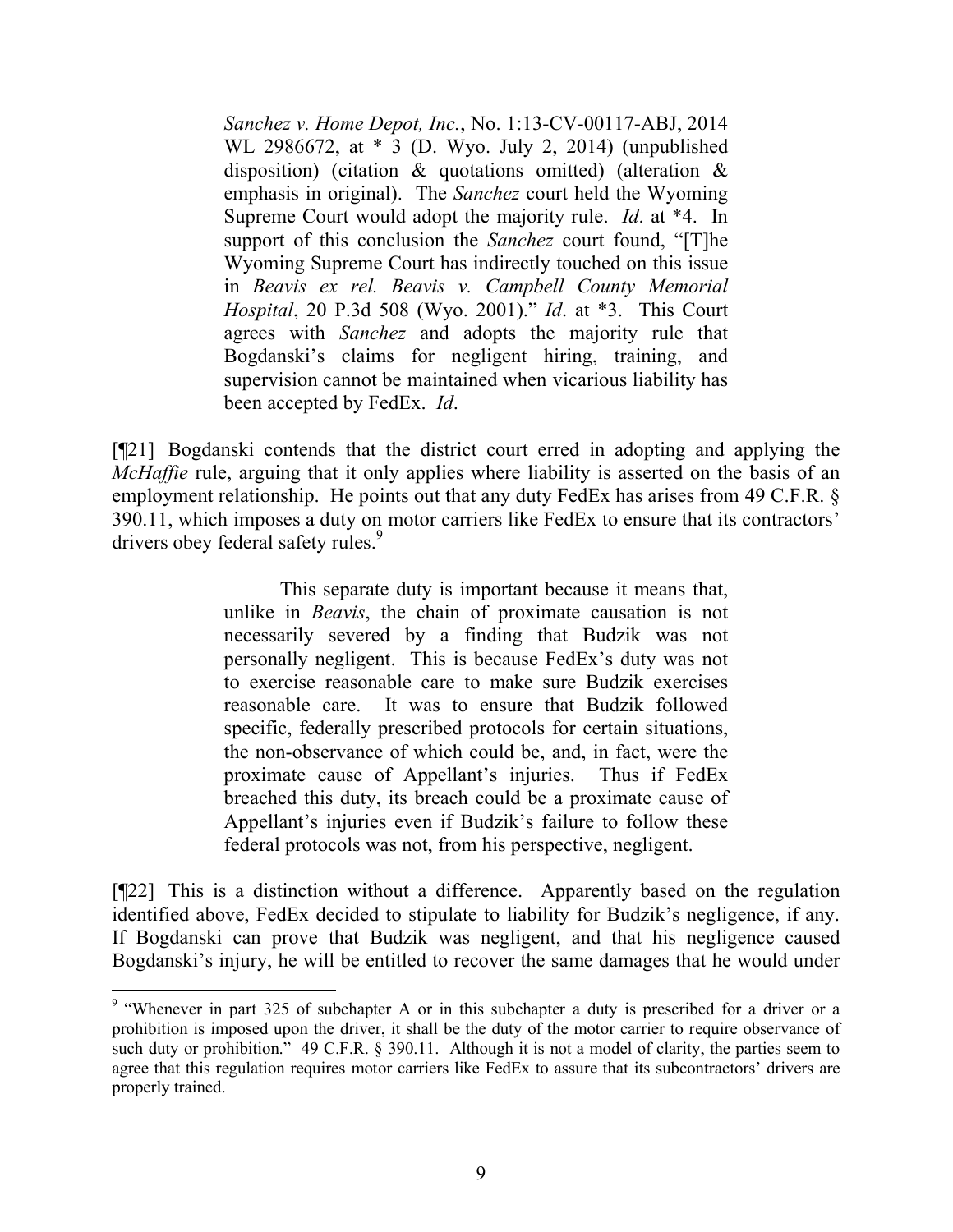the direct negligence theory.<sup>10</sup> We have previously held that a party can only recover for a negligent failure to train or supervise if the person alleged to have been improperly trained or supervised was negligent. *Beavis v. Campbell Cty. Mem'l Hosp.*, 2001 WY 32, ¶¶ 19-20, 20 P.3d 508, 515-16 (Wyo. 2001). All roads lead to Rome in a case such as this. As the Colorado Supreme Court has ably explained:

> But where the employer has already conceded it is subject to respondeat superior liability for any negligence of its employee, direct negligence claims become superfluous. Importantly, to prevail on direct negligence claims against the employer, a plaintiff still must prove that the employee engaged in tortious conduct. That is, tortious conduct by an employee is a predicate in direct negligence claims against the employer. *See, e.g., Raleigh v. Performance Plumbing & Heating, Inc.,* 130 P.3d 1011, 1016 (Colo. 2006) (in negligent hiring cases, the employee's "intentional or non-intentional tort is the predicate for the plaintiff's action against the employer, so proof in the case involves both the employer's and the employee's tortious conduct"); *McHaffie,* 891 S.W.2d at 825 (elements of negligent entrustment include proof that "the negligence of the entrustor concurred with the negligence of the entrustee to harm the plaintiff"); *Rodgers v. McFarland,* 402 S.W.2d 208, 210 (Tex. App. 1966) (in a negligent entrustment action, "[t]he driver's wrong . . . first must be established, then by negligent entrustment liability for such wrong is passed on to the owner"). Direct negligence claims effectively impute the employee's liability for his negligent conduct to the employer, similar to vicarious liability.

> An employer's negligent act in hiring, supervision and retention, or entrustment is not a wholly independent cause of the plaintiff's injuries, unconnected to the employee's negligence. A plaintiff has no cause of action against the employer for negligent hiring, for example, unless and until the employee's own negligence causes an accident.

 $\overline{a}$ 

 $10$  Perhaps there might be a case in which the negligent failure-to-train theory could be claimed to be sufficient to support an award of punitive damages. We need not address that speculative possibility as no such claim was made in this case.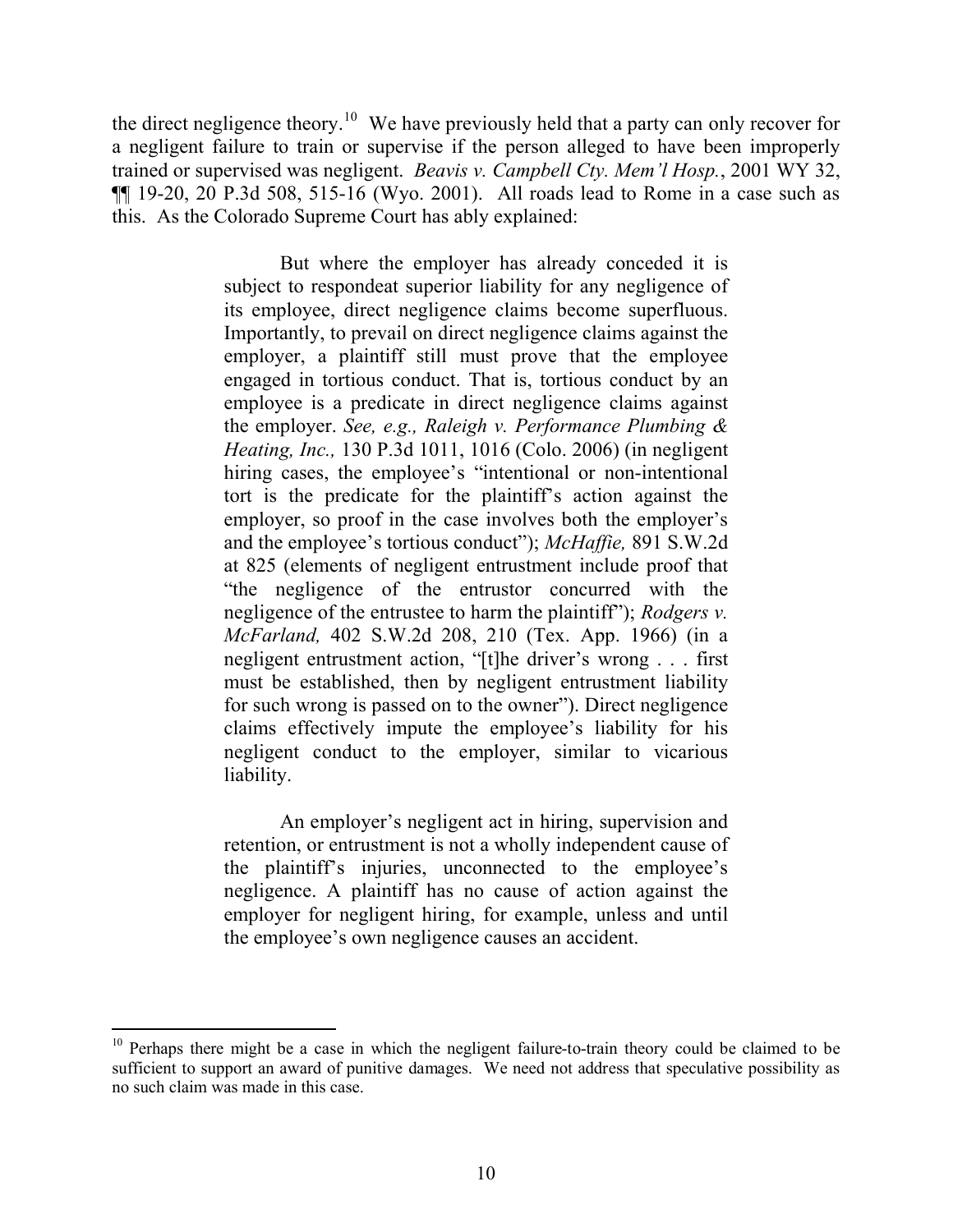Stated differently, both vicarious liability and direct negligence claims are tethered to the employee's tortious acts. "Derivative or dependent liability means that one element of imposing liability on the employer is a finding of some level of culpability by the employee in causing injury to a third party." *McHaffie,* 891 S.W.2d at 825. As one court explained:

> Under either theory, the liability of the principal is dependent on the negligence of the agent. If it is not disputed that the employee's negligence is to be imputed to the employer, there is no need to prove that the employer is liable. Once the principal has admitted its liability under a respondeat superior theory . . . the cause of action for negligent entrustment is duplicative and unnecessary. To allow both causes of action to stand would allow a jury to assess or apportion a principal's liability twice.

*Gant v. L.U. Transp., Inc.,* 331 Ill.App.3d 924, 264 Ill.Dec. 459, 770 N.E.2d 1155, 1160 (2002).

*Ferrer,* 390 P.3d at 844-45.

[¶23] The majority rule is consistent with our comparative fault scheme. Both FedEx and Budzik would have to be listed on the form for allocation of fault if the direct negligence claim against FedEx was tried, which could lead to a double allocation. This possibility is best illustrated by the case of *Diaz v. Carcamo*, 253 P.3d 535 (Cal. 2011). A vehicle driven by defendant Tagliaferri collided with a semi-truck driven by defendant Carcamo while Carcamo was in the scope of his employment with Sugar Transport. *Id*. at 538. The collision caused Tagliaferri's vehicle to collide with plaintiff Diaz's vehicle. *Id*. Sugar Transport admitted vicarious liability for Carcamo's actions. *Id*. at 539. The trial court allowed the jury to consider claims for vicarious liability and direct negligence. *Id*. The intermediate appellate court affirmed, holding that California's adoption of the *McHaffie* Rule in *Armenta v. Churchill*, 267 P.2d 303, 309 (Cal. 1954), was no longer proper in light of California's subsequent adoption of comparative fault. *Diaz*, 253 P.3d at 540.

[¶24] At trial the jury allocated forty-five percent of the negligence to Tagliaferri, twenty percent to Carcamo, and thirty-five percent to Sugar Transport. *Id.* at 545. This resulted in Sugar Transport paying fifty-five percent of the damages even though Tagliaferri admitted that the accident was mostly her fault. *Id*. The California Supreme Court rejected this allocation and reversed the court of appeals. It affirmed its holding in *Armenta* "that an employer's admission of vicarious liability for an employee's negligent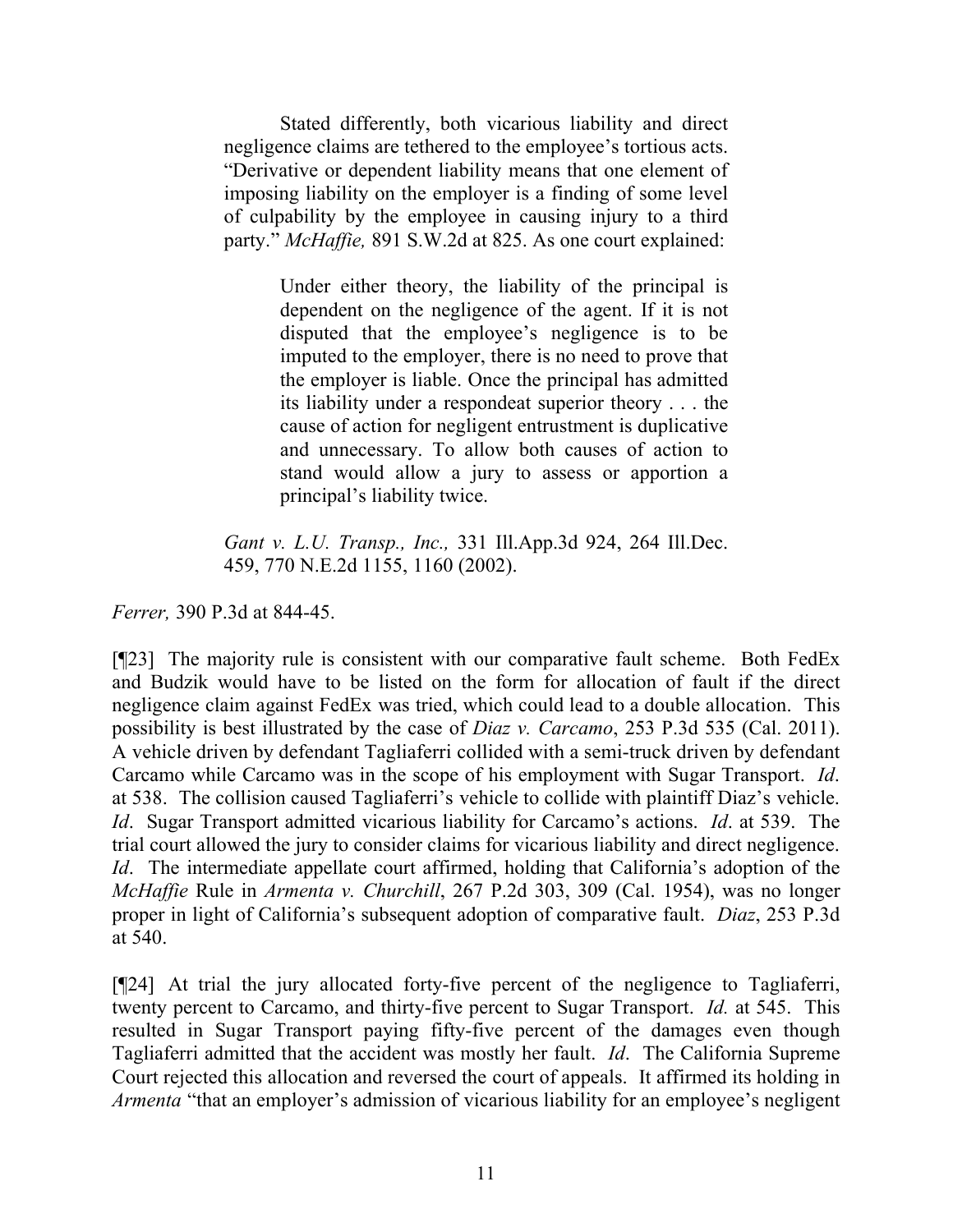driving in the course of employment bars a plaintiff from pursuing a claim for negligent entrustment." *Diaz*, 253 P.3d at 544.

[¶25] Finally, allowing negligent training and hiring claims to be tried with vicarious liability claims would lead to practical complications at trial. "[E]vidence necessary to prove direct negligence claims is likely to be unfairly prejudicial to the [driver]. For instance, evidence of an employee's prior convictions for traffic offenses, relevant to the issue of the employer's negligent hiring, may lead a jury to 'draw the inadmissible inference that because the [driver] had been negligent on other occasions he was negligent at the time of the accident.'" *Ferrer*, 390 P.3d at 845 (quoting *Houlihan*, 78 A.2d at 665). Perceived flaws in training might also lead the jury to conclude that an employee was at fault, even if his actions were not negligent. These kinds of issues could be addressed by bifurcating vicarious claims from direct negligence hiring, training, and retention claims under Wyoming Rule of Civil Procedure  $42(b)$ .<sup>11</sup> This seems futile, however. Presumably trial judges would try the vicarious liability claim, including damages, first. If the defendant prevailed, there could be no direct negligence claim. *Beavis,* ¶¶ 19-20, 20 P.3d at 516*.* If the plaintiff prevailed and was awarded damages, that award would be the same as for a direct negligent training claim.

[¶26] The district court correctly held that Bogdanski could not pursue claims of both vicarious liability and direct liability for negligent training when FedEx admitted its liability for Budzik's negligence. We must now review the summary judgment ruling on the vicarious liability claim.

# **B. Vicarious Negligence Claim against FedEx Based on Budzik's Claimed Negligence**

[¶27] As we noted above, under Wyoming's summary judgment standard, the nonmoving party has no obligation to come forward with materials beyond the pleadings if the movant fails to make a prima facie case that there is no genuine issue of material fact. *Amos*, ¶ 15, 359 P.3d at 958-59. And, as we have already also noted, we afford the district court's ruling on summary judgment no deference.<sup>12</sup>

<sup>11</sup> "(b) *Separate Trials*. – For convenience, to avoid prejudice, or to expedite and economize, the court may order a separate trial of one or more separate issues, claims, crossclaims, counterclaims, or thirdparty claims. When ordering a separate trial, the court must preserve any right to a jury trial." W.R.C.P. 42(b).

<sup>&</sup>lt;sup>12</sup> The dissent argues that we should adopt the standard from *Celotex Corp. v. Catrett*, 477 U.S. 317, 322, 106 S.Ct. 2548, 2552, 91 L.Ed.2d 265 (1986), which it correctly points out applies in federal court. By that standard, a movant may shift the burden to the nonmoving party to produce evidence of the elements of its case without making the *prima facie* case required by Wyoming law, and by federal law before *Celotex*. 10A Charles Alan Wright et al., *Federal Practice & Procedure - Civil Procedure* § 2727.1 (4th ed. Apr. 2017 update) (under *Celotex*, it is not necessary for the movant to introduce any evidence to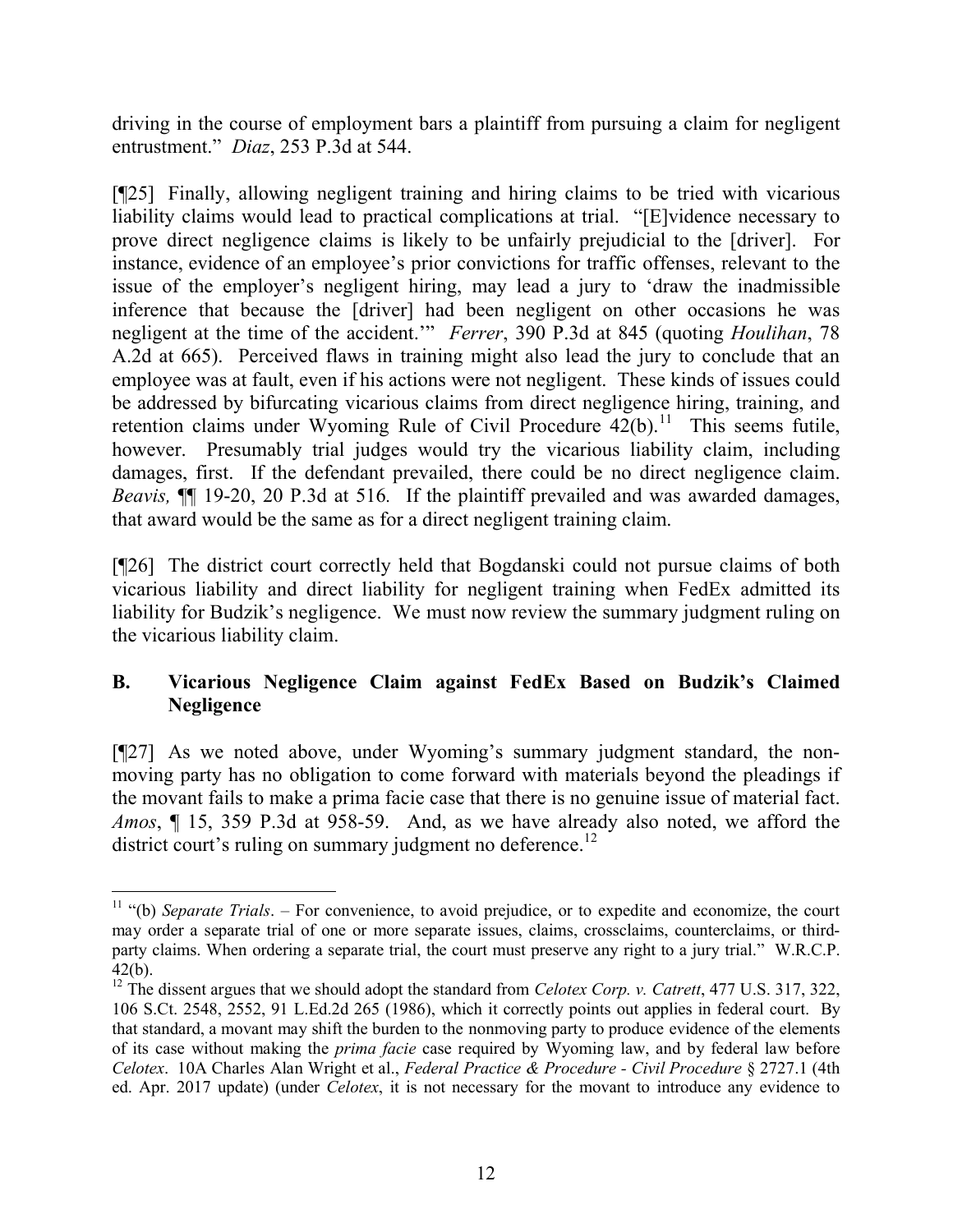[¶28] Bodganski claimed, mostly through affidavit with the attached report of an expert on trucking industry standards, that Appellee had failed to meet industry standards in three ways: (1) failing to place emergency triangles behind the trailers, (2) failing to chain up in light of deteriorating weather conditions, and (3) failing to lock the rear axles on the tractor so that they pulled together rather than separately.

[¶29] The claim that Budzik failed to timely place the emergency triangles is the most obvious basis on which summary judgment should have been denied. 49 C.F.R. § 392.22(b) provides that "whenever a commercial motor vehicle is stopped upon the traveled portion or the shoulder of a highway for any cause other than necessary traffic stops, the driver shall, **as soon as possible**, but in any event within 10 minutes, place the warning devices required by § 393.95 of this subchapter." (Emphasis added.) The warning devices prescribed by 49 C.F.R. § 393.95 are "[t]hree bidirectional emergency reflective triangles that conform to the requirements of [federal standards]." Bogdanski's expert on trucking industry standards, Michael Williams, testified that a driver should immediately place the triangles when he knows his truck is stuck.

[¶30] Budzik's testimony indicates that he was stopped for five to ten minutes because of traffic backed up ahead of him, evidently because of an accident to the west. He was stopped in the passing lane, and there was a long line of vehicles behind the rig by the

 $\overline{a}$ 

As the dissent concedes, neither party briefed the issue of whether this Court should adopt the *Celotex* standard in this case – neither even cited the case. They relied upon the same standard stated in this opinion. It would be quite proper to raise the *Celotex* issue for this Court's consideration, but that simply wasn't done. Although we often find federal case law concerning federal procedural rules similar to ours persuasive, we are not bound by those decisions. Other states with procedural rules similar to the federal rules, as ours are, have declined to adopt the *Celotex* standard. Jeffrey O. Cooper*, Summary Judgment in the Shadow of Erie*, 43 Akron L. Rev. 1245, 1247-49 (2010). *See also Kahf v. Charleston South Apartments*, 461 N.E.2d 723, 729 (Ind. Ct. App. 1984) (stating that the moving party must "shoulder the burden of establishing the lack of a material factual issue"); *Roubideaux v. Davenport*, 530 N.W.2d 232, 235 (Neb. 1995) ("In the absence of a prima facie showing by the movant that she is entitled to summary judgment, the opposing party is not required to reveal evidence which [sic] she expects to produce at trial to prove the allegations contained in her petition."). *Celotex* was part of a trilogy of decisions made at the same time, which changed preexisting summary judgment rules in the federal courts. *See Anderson v. Liberty Lobby, Inc.*, 477 U.S. 242, 106 S.Ct. 2505, 91 L.Ed.2d 202 (1986); *Matsushita Elec. Indus. Co., Ltd. v. Zenith Radio Corp*., 475 U.S. 574, 106 S.Ct. 1348, 89 L.Ed.2d 538 (1986). The other cases in the series have also received a mixed review in the state courts. *Cooper, supra,* at 1247-49.

We have stated that "this court will not frame the issues for the litigants and will not consider issues not raised by them and not supported by cogent argument and authoritative citation." *State v. Campbell Cty. Sch. Dist.*, 2001 WY 90, ¶ 35, 32 P.3d 325, 333 (Wyo. 2001). We should not deviate from this rule when *sua sponte* modification of the standard for summary judgment could impact every civil claim for damages in the state courts. We will reserve consideration of the merits of *Celotex* for another case with adequate briefing.

prevail on summary judgment); *Adickes v. S. H. Kress & Co.,* 398 U.S. 144, 157, 90 S.Ct. 1598, 1608, 26 L.Ed.2d 142 (1970) (requiring the movant to make a *prima facie* case); *Amos,* ¶ 15, 359 P.3d at 958-59.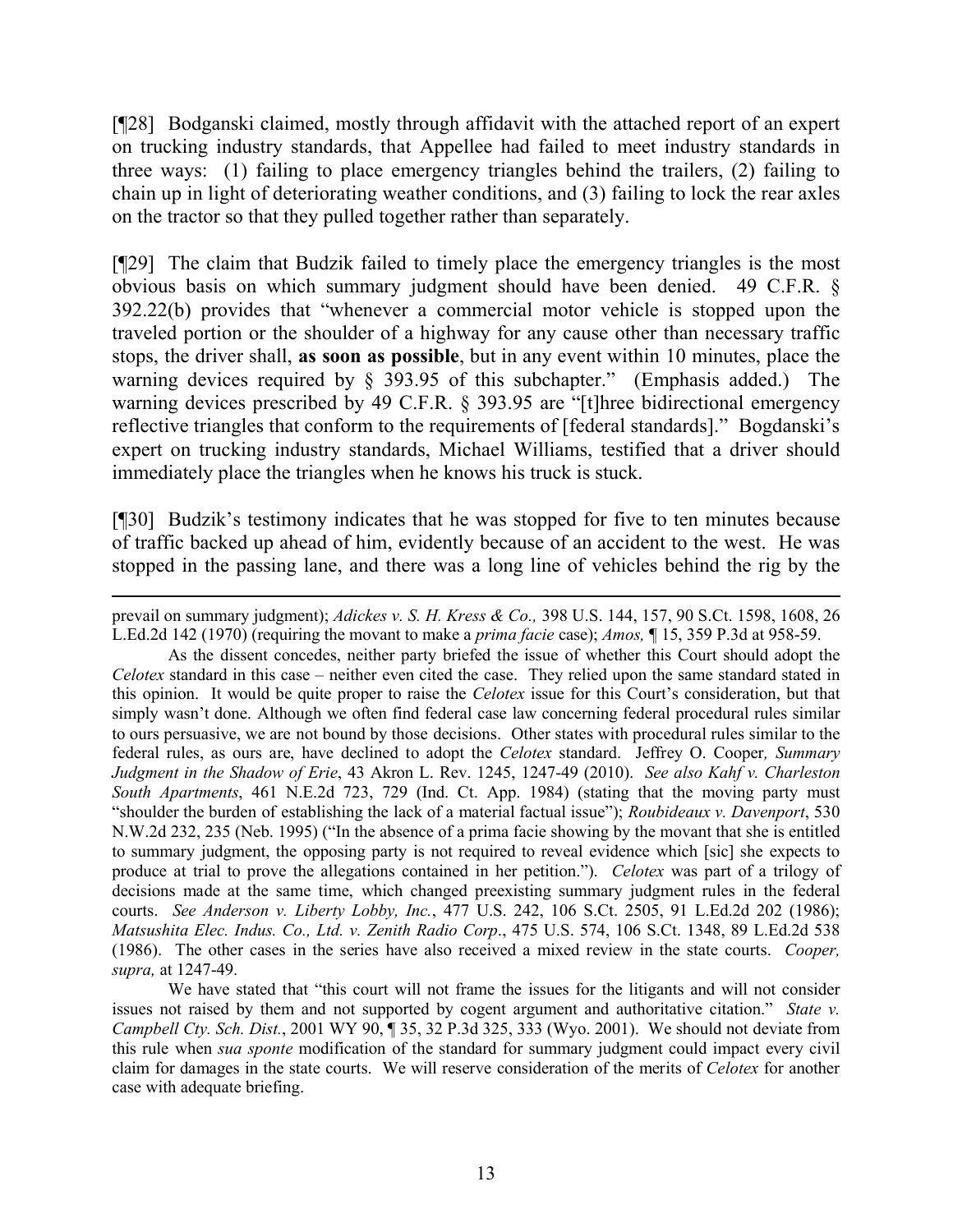time he tried to move it. He was unable to get the truck moving due to ice and snow and perhaps an incline. He spent a minute or two trying to get the truck unstuck, and then he woke Bogdanski, who had to get dressed before leaving the tractor.

[¶31] Although Budzik knew that emergency triangles were located in a box on the catwalk between the tractor and the lead trailer, he did not leave the tractor and made no effort to place them while Bogdanski dressed and exited the vehicle. In the meantime, the traffic backed up behind the FedEx semi moved around it by pulling into the right lane.

[¶32] This evidence was sufficient to raise a genuine issue as to whether Budzik breached a duty. Appellant is entitled to all favorable inferences that can be reasonably drawn from the evidence. This truck was stalled in the passing lane on a busy interstate highway, and a reasonable juror could conclude that it was imperative to set the triangles immediately to avoid the sort of accident that occurred. The record, viewed in the light most favorable to the Appellant as the nonmovant, indicates that he may have had time to do so while there was a protective barrier of stopped vehicles behind him.

[¶33] Of course, the next question is whether the record reflects causation – i.e., that placing the triangles would have made a difference. FedEx argues that Bogdanski did not present evidence showing that the accident could have been avoided or would have been less severe if the triangles had been placed. It is true that no expert, such as an accident reconstruction specialist, testified that the triangles would have allowed an attentive operator in the rear-ending driver Marinov's position to realize that the FedEx semi was stopped in the passing lane. However, it is also true that FedEx did not offer expert or other testimony that placing the triangles would not have made a difference. Williams did testify that reflective triangles could be seen up to one-half to three-quarters of a mile, depending on the line of sight permitted by the terrain and any other obstructions to view. He also pointed out the obvious – the triangles indicate that a vehicle is stopped, as opposed to moving slowly with emergency flashers on.

[¶34] FedEx's strategy was to point out that Bogdanski did not have an expert on this point, rather than making a *prima facie* showing that the triangles would have made no difference if they had been deployed.<sup>13</sup> Under our summary judgment standard, however, because FedEx did not make a *prima facie* showing, the burden never shifted to Bogdanski to make that showing, and he was entitled to stand on the pleadings on that issue. *Amos,* ¶ 15, 359 P.3d at 958-59*.* 

 $13$  The district court and the dissent also focus on Williams' admitted inability to testify as an expert on accident reconstruction. We are not so sure expert testimony is required, given the state of this record. Marinov, the driver of the semi that rear-ended the FedEx truck, may testify as to the effect triangles would have had on his recognition of the hazard the stopped truck presented. Given the standard we apply on summary judgment, this vacuum of proof favors Bogdanski, not FedEx.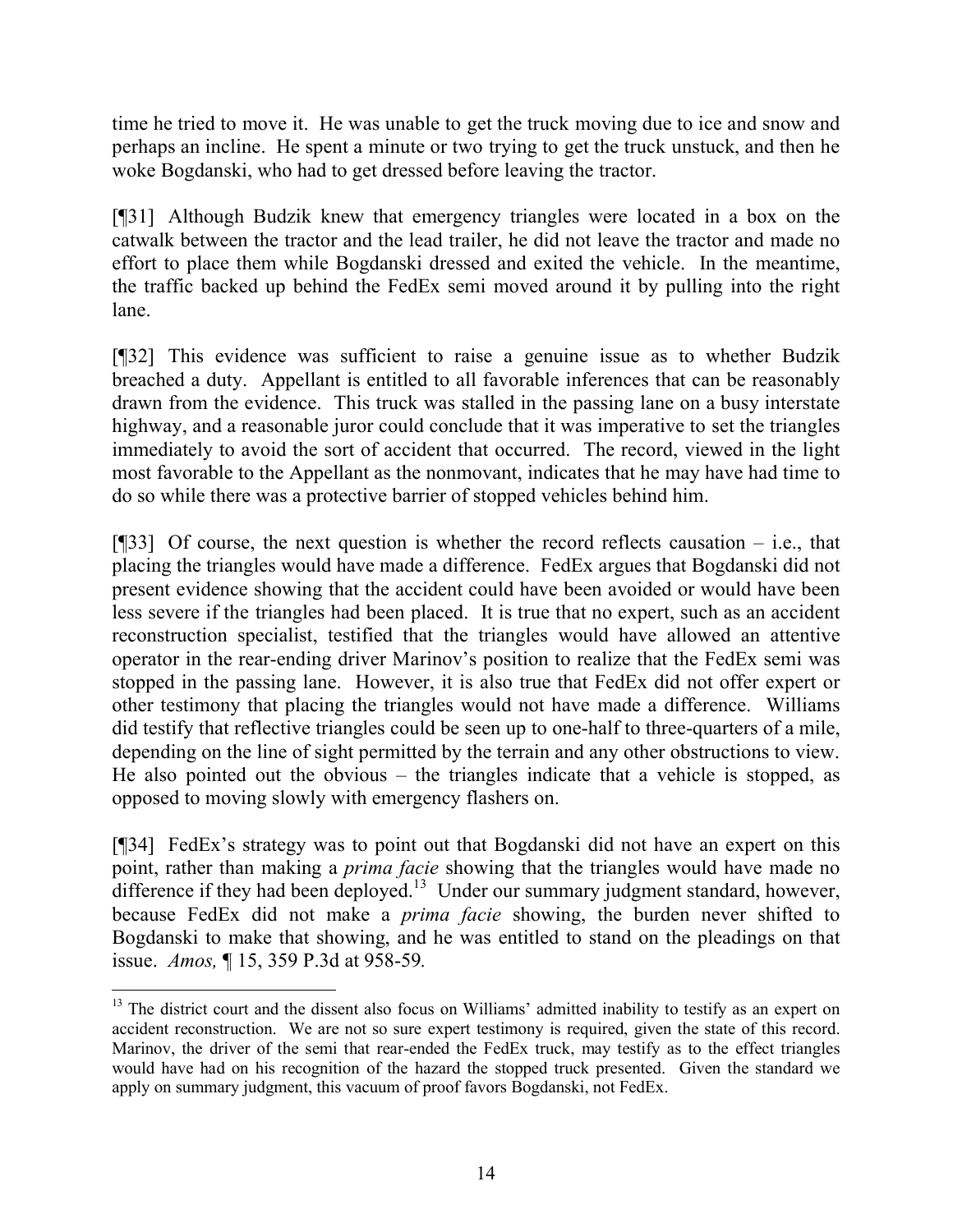[¶35] The question of whether Budzik was negligent in failing to chain up and in allegedly not locking the tractor axle or differential are closer calls. Bogdanski's expert Williams indicated that he failed to meet industry standards in both respects. However, the undisputed record shows that no other trucks were chained up that night, and that Budzik had no trouble controlling the tractor on the ice or snow until he became stuck after being forced to stop because the interstate was blocked by other vehicles.

[¶36] In addition, no one was able to testify that the tractor in question had an axle that could be locked so that both wheels turned on an axle at once.<sup>14</sup> On the other hand, no one could testify that it did not. We decline to consider whether the district court could or should enter a W.R.C.P. 56(g) finding removing those contentions from consideration at trial. The district court can determine how to deal with those questions on remand.

### **CONCLUSION**

[¶37] Bogdanski will undoubtedly have a difficult case to try. At trial, the burden of proof will fall on him to prove negligence, causation, and damages by a preponderance of the evidence – he will not be able to avoid that burden as he did on summary judgment.<sup>15</sup> His own arguable negligence (he trained Budzik, and did not direct him to place the triangles immediately when Budzik woke him) will probably earn him a place on the verdict form so that his fault can be compared. The fault of Marinov, the driver of the other semi, will also have to be compared. However, summary judgment is not a means to allow judges to jump ahead and write the end of the mystery if a movant fails to make an adequate summary judgment showing, even if the nonmovant's case appears to be weak. On this record, Bogdanski is entitled to try his luck with a jury on his vicarious liability claim against FedEx.

[¶38] We affirm the summary judgment granted to Budzik individually, because that ruling was not challenged on appeal. We also affirm the district court's ruling on the negligent training claim. We reverse and remand the vicarious liability claim for further proceedings consistent with this opinion.

<sup>&</sup>lt;sup>14</sup> The record does not even contain a copy of the accident report, which would probably have identified the make and model of the tractor.

 $15$  We note that the worst that can happen in this case, if it goes to trial, is that Bogdanski will get a chance to present his claim to a jury. That jury may or may not find in his favor, but it is not a tragedy for a jury trial to take place in district court when a movant has not made an adequate showing on summary judgment. Perhaps he will get past a W.R.C.P. 50 motion for judgment as a matter of law, and perhaps he will not. Rule 56 (summary judgment) plays an important role in our jurisprudence, but it does not allow trial courts to skip ahead to the end of what appear to be weak cases when an appropriate showing has not been made under the current standard.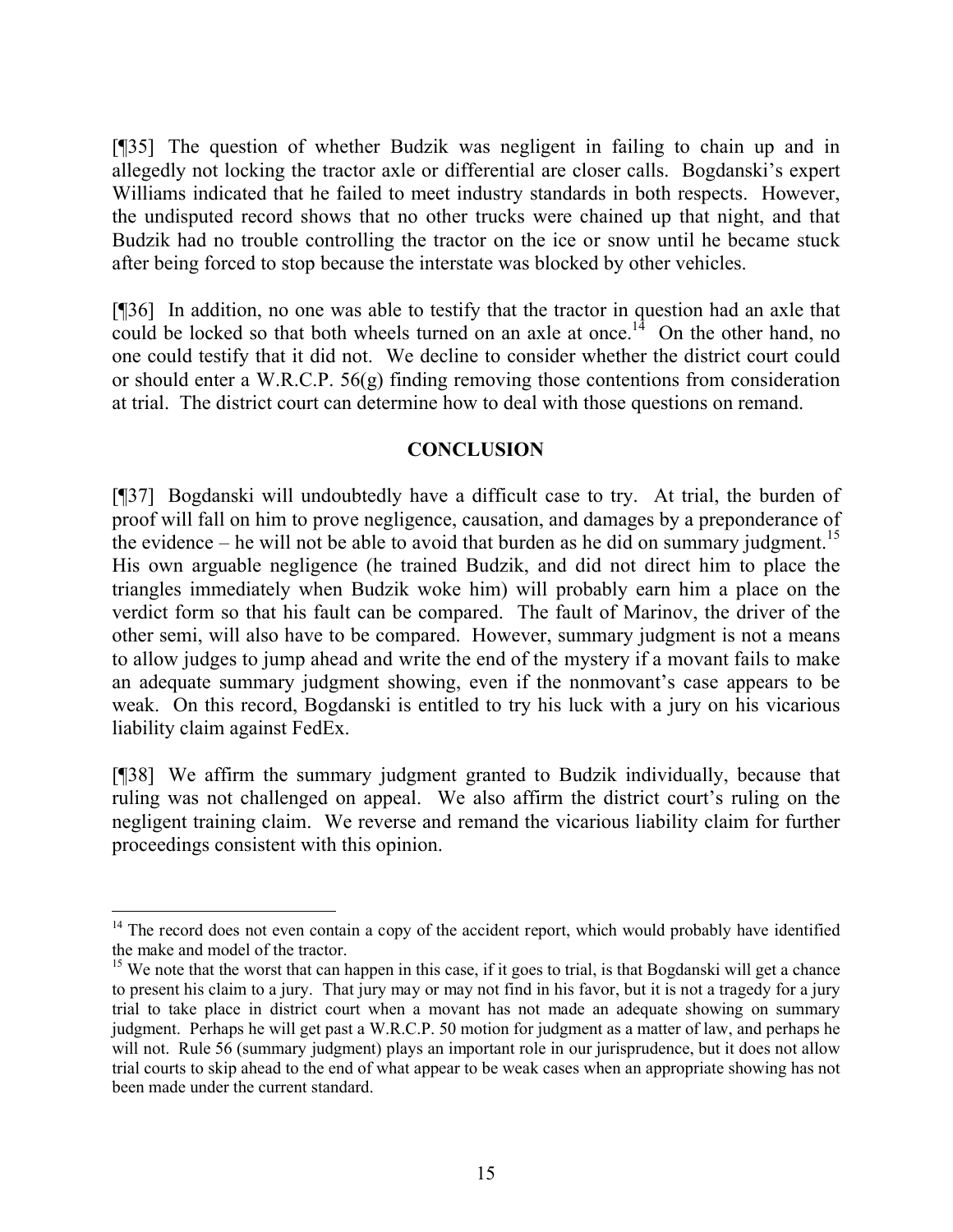**HILL**, Justice, concurring in part and dissenting in part, in which **KAUTZ, J**., joins.

[¶39] I concur with the majority opinion's adoption of the *McHaffie* Rule and the opinion's disposition of Mr. Bogdanski's negligent training claim against FedEx. I disagree, however, that triable issues of fact preclude summary judgment on Mr. Bogdanski's vicarious liability claim against FedEx, and I therefore respectfully dissent from the reversal of the district court's grant of summary judgment.

[¶40] My disagreement with the majority opinion stems from my view of how a movant must meet its initial summary judgment burden in a case such as this where the nonmovant will bear the burden of persuasion at trial. I would interpret Rule 56(c) in keeping with federal precedent, which, dating back to *Celotex Corp. v. Catrett*, 477 U.S. 317, 106 S.Ct. 2548, 91 L.Ed.2d 265 (1986), has defined the parties' respective burdens as follows:

> The movant bears the initial burden of making a prima facie demonstration of the absence of a genuine issue of material fact and entitlement to judgment as a matter of law. *See Celotex Corp. v. Catrett*, 477 U.S. 317, 322–23, 106 S.Ct. 2548, 91 L.Ed.2d 265 (1986). In so doing, a movant that will not bear the burden of persuasion at trial need not negate the nonmovant's claim. *Id*. at 325, 106 S.Ct. 2548. Such a movant may make its prima facie demonstration simply by pointing out to the court a lack of evidence for the nonmovant on an essential element of the nonmovant's claim. *Id*.

> If the movant carries this initial burden, the nonmovant that would bear the burden of persuasion at trial may not simply rest upon its pleadings; the burden shifts to the nonmovant to go beyond the pleadings and "set forth specific facts" that would be admissible in evidence in the event of trial from which a rational trier of fact could find for the nonmovant. Fed.R.Civ.P. 56(e).

*Thom v. Bristol-Myers Squibb Co.*, 353 F.3d 848, 851 (10th Cir. 2003); *see also Savant Homes, Inc. v. Collins*, 809 F.3d 1133, 1137-38 (10th Cir. 2016).

[¶41] I will begin by explaining why I would follow the *Celotex* line of cases in reviewing the district court's summary judgment ruling. I will then turn to the result that follows when we apply what I believe is fundamentally the most sound assignment of summary judgment burdens in a case like this.

# **A.** *Celotex* **Interpretation of Rule 56(c)**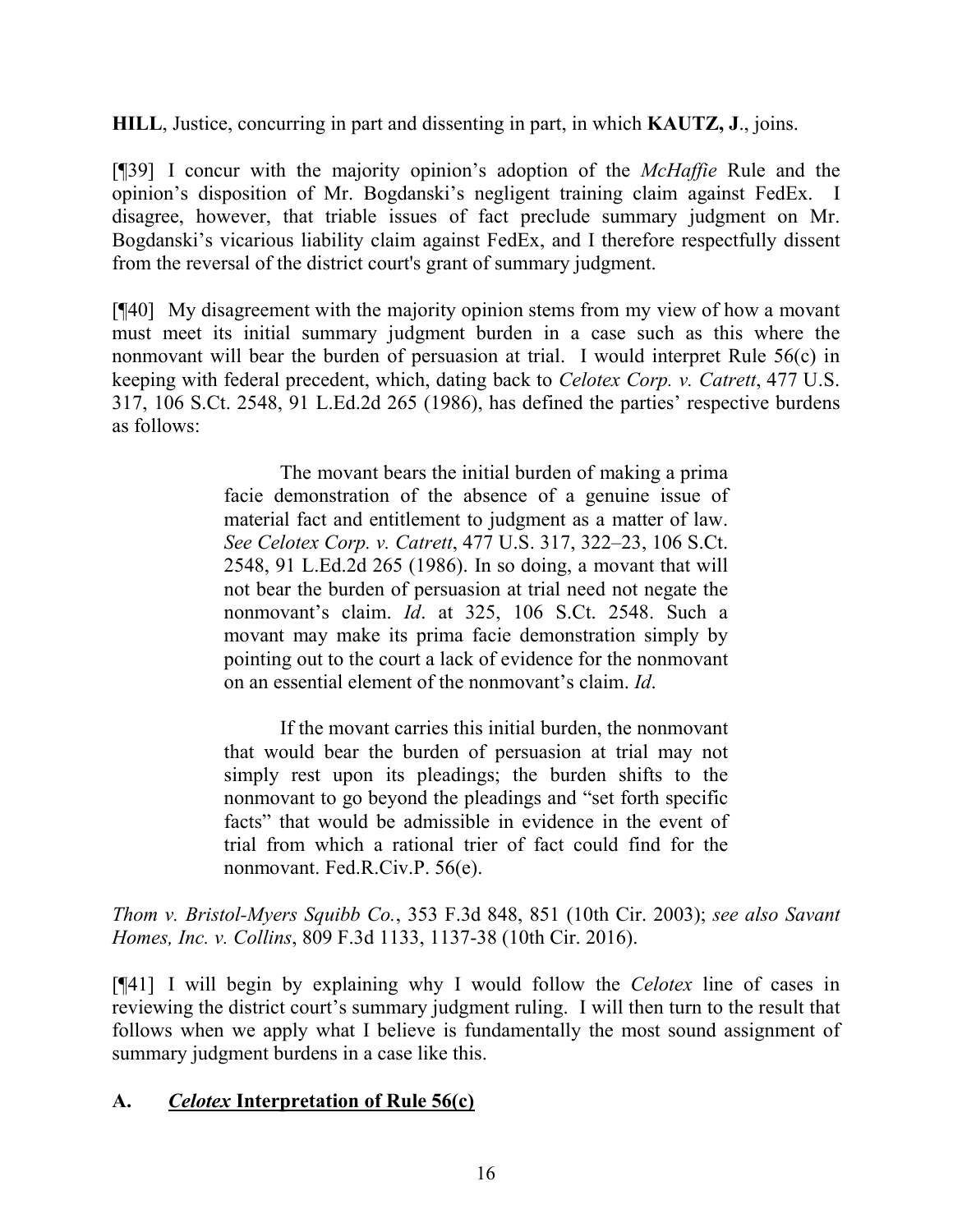[¶42] In *Celotex*, the Supreme Court held:

Under Rule 56(c), summary judgment is proper "if the pleadings, depositions, answers to interrogatories, and admissions on file, together with the affidavits, if any, show that there is no genuine issue as to any material fact and that the moving party is entitled to a judgment as a matter of law." In our view, the plain language of Rule  $56(c)$  mandates the entry of summary judgment, after adequate time for discovery and upon motion, against a party who fails to make a showing sufficient to establish the existence of an element essential to that party's case, and on which that party will bear the burden of proof at trial.

*Celotex*, 477 U.S. at 322, 106 S.Ct. at 2552.

l

[¶43] Our Court has twice recognized the basic premise underlying *Celotex*, holding:

The entry of a summary judgment is proper "against a party who fails to make a showing sufficient to establish the existence of an element essential to that party's case, and on which that party will bear the burden of proof at trial." *Celotex Corp. v. Catrett*, 477 U.S. 317, 322, 106 S.Ct. 2548, 91 L.Ed.2d 265 (1986).

*Franks v. Olson*, 975 P.2d 588, 593 (Wyo. 1999); *see also Harper v. Fidelity and Guar. Life Ins. Co.*, 2010 WY 89, ¶ 30, 234 P.3d 1211, 1221 (Wyo. 2010) (citing the same *Celotex* holding).

[¶44] This Court has not, however, been presented with the opportunity to address whether our recognition of the *Celotex* holding affects a summary judgment movant's burden in a case where the nonmovant bears the burden of persuasion. I believe this case presents that opportunity.<sup>16</sup>

<sup>&</sup>lt;sup>16</sup> I understand the parties did not cite *Celotex* in their summary judgment arguments and the district court did not apply a *Celotex* analysis in its ruling. Still, this Court may affirm summary judgment on any legal basis supported by the record, *Williams v. Matheny*, 2017 WY 85, ¶ 9, 398 P.3d 521, 524 (Wyo. 2017), and the record in this case supports the application of *Celotex* and affirming on that basis. Additionally, while the parties did not cite *Celotex* in their summary judgment arguments, they argued summary judgment very much as if *Celotex* were the governing standard. FedEx, the movant, cited Rule 56(c) and argued that based on the record before the court, Mr. Bogdanski had no evidence to support his claims. Mr. Bogdanski opposed the motion, not by arguing that FedEx failed to come forward with evidence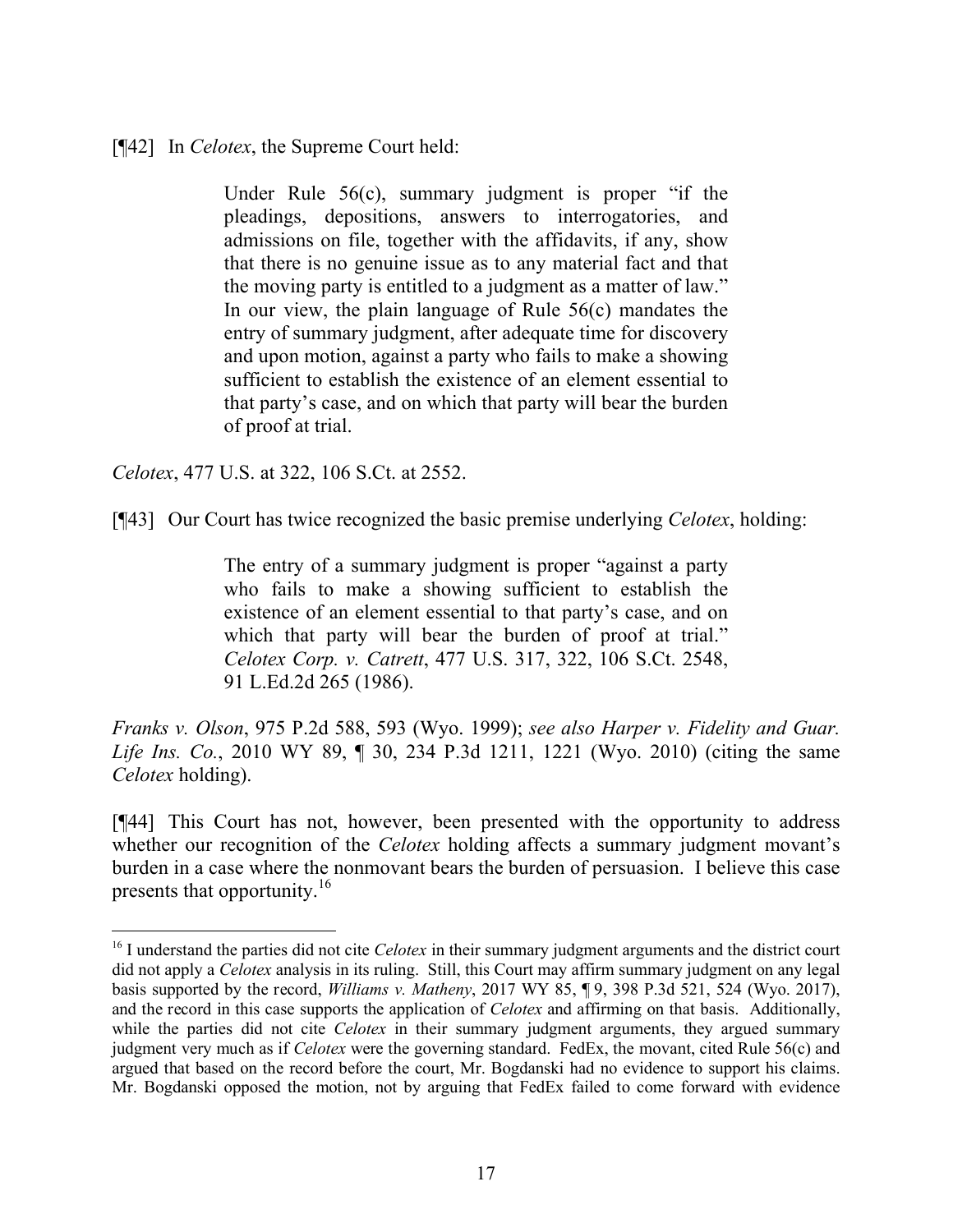[¶45] Because of the similarities between Wyoming's rules of civil procedure and the federal rules, we have traditionally looked to federal precedent to interpret our rules. *See, e.g*, *Windham v. Windham*, 2015 WY 61, ¶ 20, 348 P.3d 836, 842 (Wyo. 2015) (quoting *Lamar Outdoor Adver. v. Farmers Co–Op Oil Co.*, 2009 WY 112, ¶ 12, 215 P.3d 296, 301 (Wyo.2009)) ("Because the Wyoming Rules of Civil Procedure are patterned after the Federal Rules of Civil Procedure, federal court interpretations of their rules are highly persuasive in our interpretation of the corresponding Wyoming rules."). I see no reason to change course here.

[¶46] First, I do not see the *Celotex* holding as a significant departure from our own precedent defining summary judgment burdens. We have held:

> The party requesting summary judgment bears the initial burden of establishing a *prima facie* case that no genuine issue of material fact exists and that summary judgment should be granted as a matter of law. W.R.C.P. 56(c); *Throckmartin v. Century 21 Top Realty*, 2010 WY 23, ¶ 12, 226 P.3d 793, 798 (Wyo.2010). Until the movant has made a *prima facie* showing that there are no genuine issues of material fact, the nonmovant has no obligation to respond to the motion with materials beyond the pleadings. *Id.*

*Amos v. Lincoln Cty. Sch. Dist. No. 2*, 2015 WY 115, ¶ 15, 359 P.3d 954, 958-59 (Wyo. 2015).

[¶47] *Celotex* maintains this same order of summary judgment burdens, placing the initial burden on the movant to make the *prima facie* showing required by Rule 56(c), but clarifies how the movant's initial burden is met when it is the nonmovant who bears the burden of persuasion at trial. As one authority has explained:

> Finally, it is important to note that, as established in *Celotex*, it is not necessary for the movant to introduce any evidence in order to prevail on summary judgment, at least in cases in which the nonmoving party will bear the burden of

sufficient shift the summary judgment burden, but by submitting evidence he contended was sufficient to create a genuine issue of material fact. Finally, I note that FedEx filed its summary judgment motion twenty months after Mr. Bogdanski filed his complaint, just over three months before the scheduled jury trial, and Mr. Bogdanski made no suggestion he needed additional time for discovery. In other words, if Mr. Bogdanski had evidence to support his claims against FedEx, he could have and no doubt would have submitted that evidence in opposition to FedEx's summary judgment motion. I therefore see no undue surprise or unfairness to the parties in affirming summary judgment using a *Celotex*-based analysis.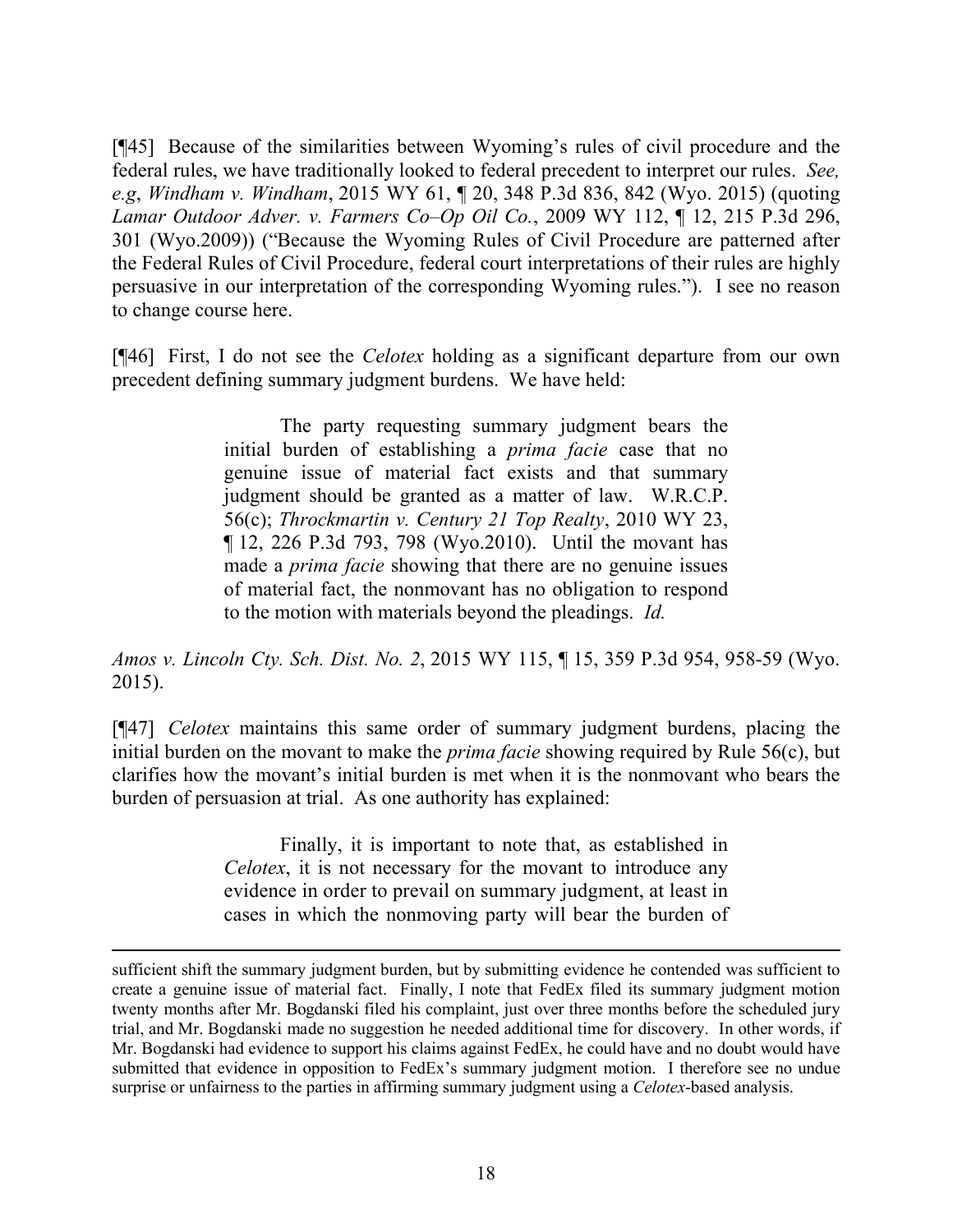proof at trial. The movant can seek summary judgment by establishing that the opposing party has insufficient evidence to prevail as a matter of law, thereby forcing the opposing party to come forward with some evidence or risk having judgment entered against him. *On the other hand, the party moving for summary judgment cannot sustain its burden merely by denying the allegations in the opponent's pleadings, or merely by asserting that the nonmovant lacks evidence to support its claim. The movant must show why the opponent's allegations of fact are insufficient to support the claim for relief as a matter of law or why the court should conclude that its opponent lacks sufficient evidence*.

10A Charles A. Wright et al., *Federal Practice & Civil Procedure* § 2727.1 (2016 4th ed.) (footnotes omitted) (emphasis added).

[¶48] In addition to being in keeping with our general allocation of summary judgment burdens, the *Celotex* approach is supported by sound policy justifications. As the Supreme Court explained:

> The Federal Rules of Civil Procedure have for almost 50 years authorized motions for summary judgment upon proper showings of the lack of a genuine, triable issue of material fact. Summary judgment procedure is properly regarded not as a disfavored procedural shortcut, but rather as an integral part of the Federal Rules as a whole, which are designed "to secure the just, speedy and inexpensive determination of every action." Fed.Rule Civ.Proc. 1; see Schwarzer, Summary Judgment Under the Federal Rules: Defining Genuine Issues of Material Fact, 99 F.R.D. 465, 467 (1984). Before the shift to "notice pleading" accomplished by the Federal Rules, motions to dismiss a complaint or to strike a defense were the principal tools by which factually insufficient claims or defenses could be isolated and prevented from going to trial with the attendant unwarranted consumption of public and private resources. But with the advent of "notice pleading," the motion to dismiss seldom fulfills this function any more, and its place has been taken by the motion for summary judgment. Rule 56 must be construed with due regard not only for the rights of persons asserting claims and defenses that are adequately based in fact to have those claims and defenses tried to a jury, but also for the rights of persons opposing such claims and defenses to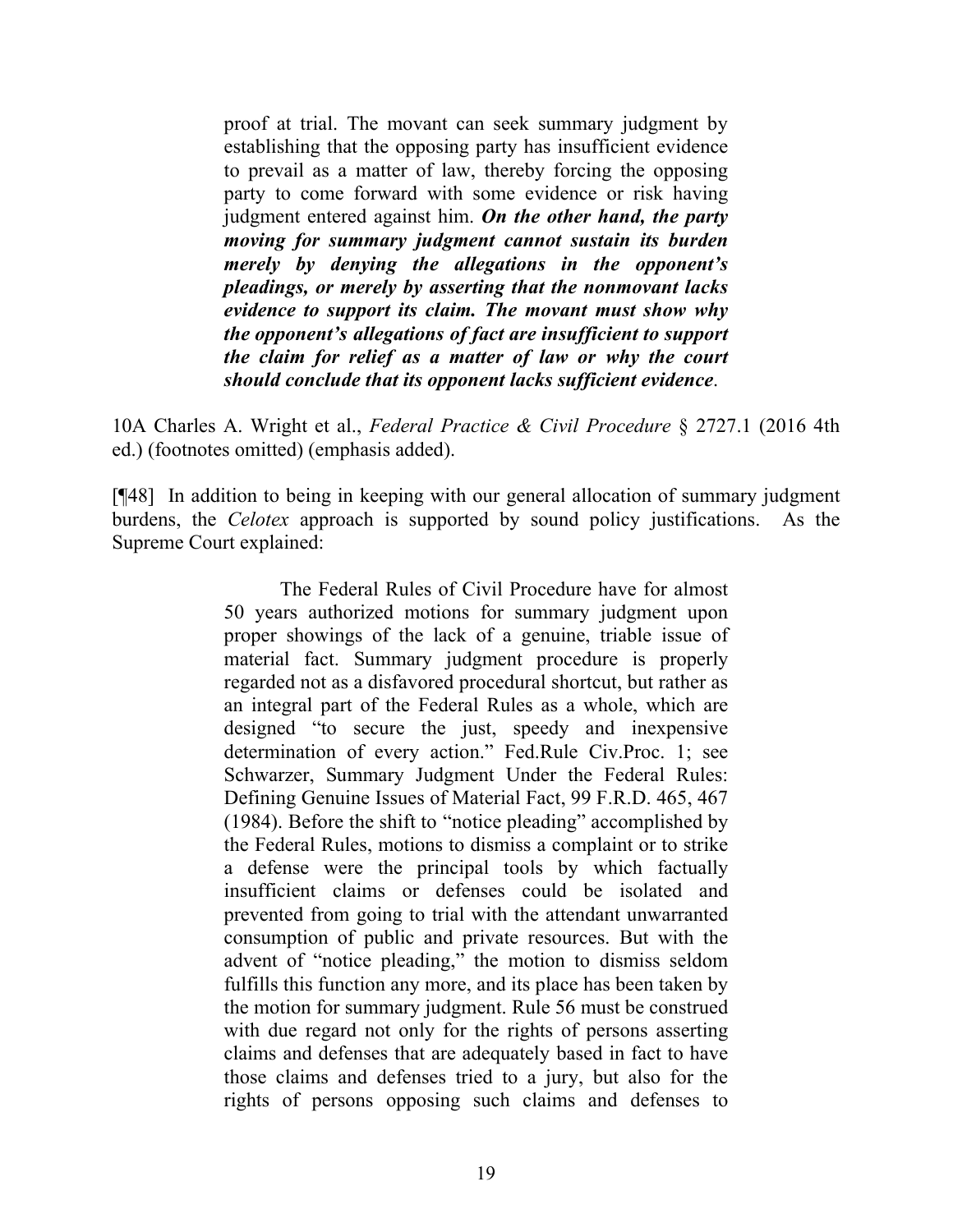demonstrate in the manner provided by the Rule, prior to trial, that the claims and defenses have no factual basis.

*Celotex*, 477 U.S. at 326-27, 106 S.Ct. at 2554-55.

[¶49] For the reasons stated above, I would join the majority of other state jurisdictions and interpret Rule  $56(c)$  in keeping with the *Celotex* line of federal precedent.<sup>17</sup> When that is done in this case, and the summary judgment burdens are properly defined, it is impossible to find a triable issue of fact.

# **B. Application of the** *Celotex* **Rule**

[¶50] Mr. Bogdanski asserted that Mr. Budzik was negligent in his: (1) failure to put chains on the truck's drive wheels when approaching steep grades in a heavy snowstorm; (2) failure to use proper driving methods to regain traction on the slippery road, and: (3) failure to immediately put out reflective emergency triangles. On summary judgment, FedEx pointed out that Mr. Bogdanski had not designated an accident reconstructionist or human factors expert to provide testimony concerning these alleged failings and how they contributed to Mr. Bogdanski's injuries and that the record was otherwise devoid of evidence to support Mr. Bogdanski's claims. In opposition to summary judgment, Mr. Bogdanski relied solely on the opinions of his motor fleet safety expert, Michael Williams.

[¶51] The difficulty with Mr. Bogdanski's sole reliance on Mr. Williams' opinions was that those opinions, as I will discuss below, were largely speculative and unsupported by foundational facts. As such, the opinions would not be admissible at trial and were insufficient to establish a genuine issue of material fact. *Rivers v. Moore, Myers & Garland, LLC*, 2010 WY 102, ¶¶ 23-24, 236 P.3d 284, 293 (Wyo. 2010) (expert's bald assertion of an opinion, unsupported by foundational facts, is inadmissible and will not serve to show a material issue of fact); *RB, Jr. v. Big Horn Cty. Sch. Dist. No. 3*, 2017 WY 13, ¶ 30, 388 P.3d 542, 551 (Wyo. 2017) (quoting *Jones v. Schabron*, 2005 WY 65, ¶ 11, 113 P.3d 34, 38 (Wyo. 2005)) ("Speculation, conjecture, the suggestion of a possibility, guesses, or even probability are insufficient to establish an issue of material fact.").

# **1. Failure to Use Snow Chains**

 $\overline{a}$ <sup>17</sup> See Waste Conversion Tech., Inc. v. Midstate Recovery, LLC, 2008 WL 5481231, \* 26, n.19 (Conn. Super. Ct. 2008) (noting "*Celotex* has been adopted by rule or court decision in a majority of states," and citing cases).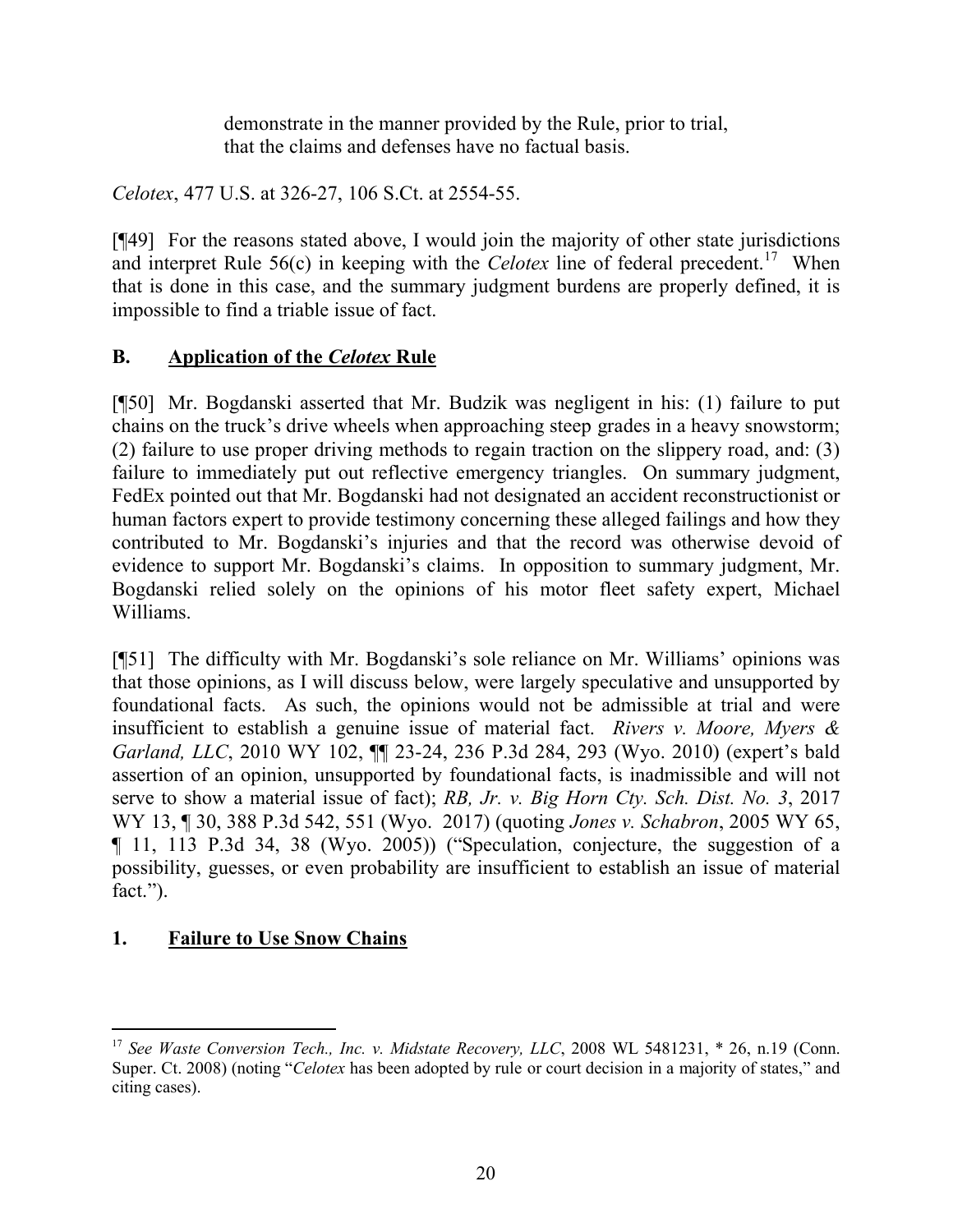[¶52] On the question of snow chain use, Mr. Williams opined that based on the recorded weather conditions on the date of the accident: 1) it "was good weather to expect ice and slippery conditions on the road;" 2) "Mr. Budzik knew or should have known that tire chains were needed to maintain traction on the highway;" and 3) "Damian Budzick was negligent by not installing chains on his vehicle and recklessly operated his vehicle in severely hazardous weather conditions." On examination, though, Mr. Williams conceded he had no factual support for his opinion. He testified:

> Q. Okay. Do you know if any of the other vehicles in – on the highway were chained up?

> > A. I have no idea.

Q. Is there any evidence in the record that Damian Budzik had any trouble keeping his vehicle on the road prior to coming to a stop?

A. No.

Q. \* \* \* Is there any evidence in the record to suggest that Damian Budzik was unable to bring his vehicle to a safe stop and not run into the vehicles in front of him?

A. No.

\* \* \*

Q.  $* * * I$  mean, you don't have any basis in fact to say that Damian Budzik should have been chained up prior to the time he came to a stop; isn't that true?

A. That's my opinion, that he should have, but I don't have any basic facts to support that.

[¶53] In addition to Mr. Williams' admitted lack of foundation for his opinion, FedEx pointed out in its summary judgment reply that Mr. Williams' assumed facts were contrary to the evidence of record. Mr. Budzik testified: he had no difficulty controlling the truck at any time as he drove through Wyoming; there were other trucks on the road, none of which were using chains; and he had traction when he came to a stop before the accident. Mr. Williams' inadmissible opinion was insufficient to refute Mr. Budzik's uncontroverted testimony and was insufficient to establish a genuine issue of material fact.

### **2. Failure to Regain Traction**

[¶54] Mr. Bogdanski's sole evidence on Mr. Budzik's alleged breach of duty in failing to regain traction was again the opinion of Mr. Williams. Mr. Williams opined:

> Mr. Budzik dispayed a lack of experience by his failure to execute basic maneuvers in attempting to move his vehicle off the road and prevent an emergency situation. Truck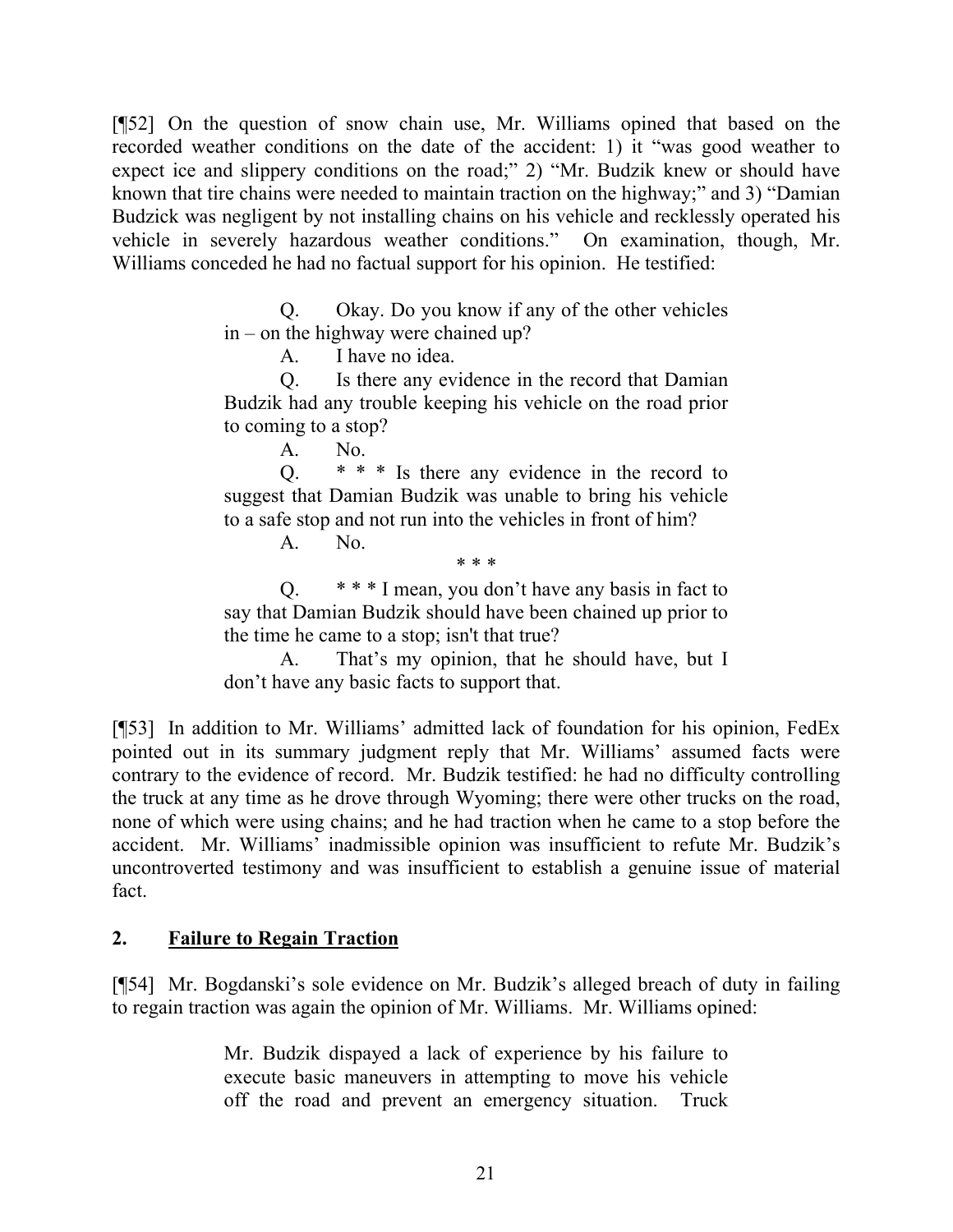driving schools teach a simple technique to use to move a commercial motor vehicle on icy roads in the absence of sand or gravel. By placing the transmission in 3rd gear, locking the power divider then slowly depressing the accelerator. This will lock both rear axles so that they are pulling together and reduces the force to the wheels, helping to keep them from spinning.

[¶55] As the majority opinion recognizes at ¶ 36, the record contains no evidence that the truck Mr. Budzik was driving had the axel interlock device required to perform Mr. Williams' recommended maneuver. Moreover, Mr. Williams testified:

> Q. And let me ask you. I mean, what information do you have about what Damian Budzik did or didn't do to try to get himself going?

> A. Well, the only thing that I had information was that he had tried to get out of there, spinning the wheels enough that it got them nice and slick so he couldn't get out. And then he did not put the triangles out, which is –

> Q. Okay. All right. But the truth, though, is that you don't know what he actually did physically to get the truck moving?

> > A. No.

Q. What I just said is a correct statement?

A. Correct.

[¶56] Mr. Williams' opinion is again one without foundation. Rather than investigating the actions Mr. Budzik took to regain traction and then evaluating those actions, Mr. Williams offers a maneuver "that would be a way he *could* get that truck out." There is of course no way to know whether that maneuver would have worked to free the truck in this case, but even if we were to indulge Mr. Williams' speculation and assume it would work, the record contains no evidence that the truck Mr. Budzik was operating had the equipment required to perform the maneuver. Mr. Williams' speculative opinion is simply not admissible evidence that Mr. Budzik breached a duty of care, and Mr. Bogdanski has otherwise failed to identify any evidence to support this claim.

### **3. Failure to Place Warning Triangles**

[¶57] I agree with the majority opinion that a genuine issue of fact exists on the question of whether Mr. Budzik breached a duty of care by failing to immediately place warning triangles outside the tractor-trailer. I disagree, however, that Mr. Bogdanski presented evidence sufficient to show an issue of fact on causation—that is, whether that alleged breach of duty was a proximate cause of Mr. Bogdanski's injuries.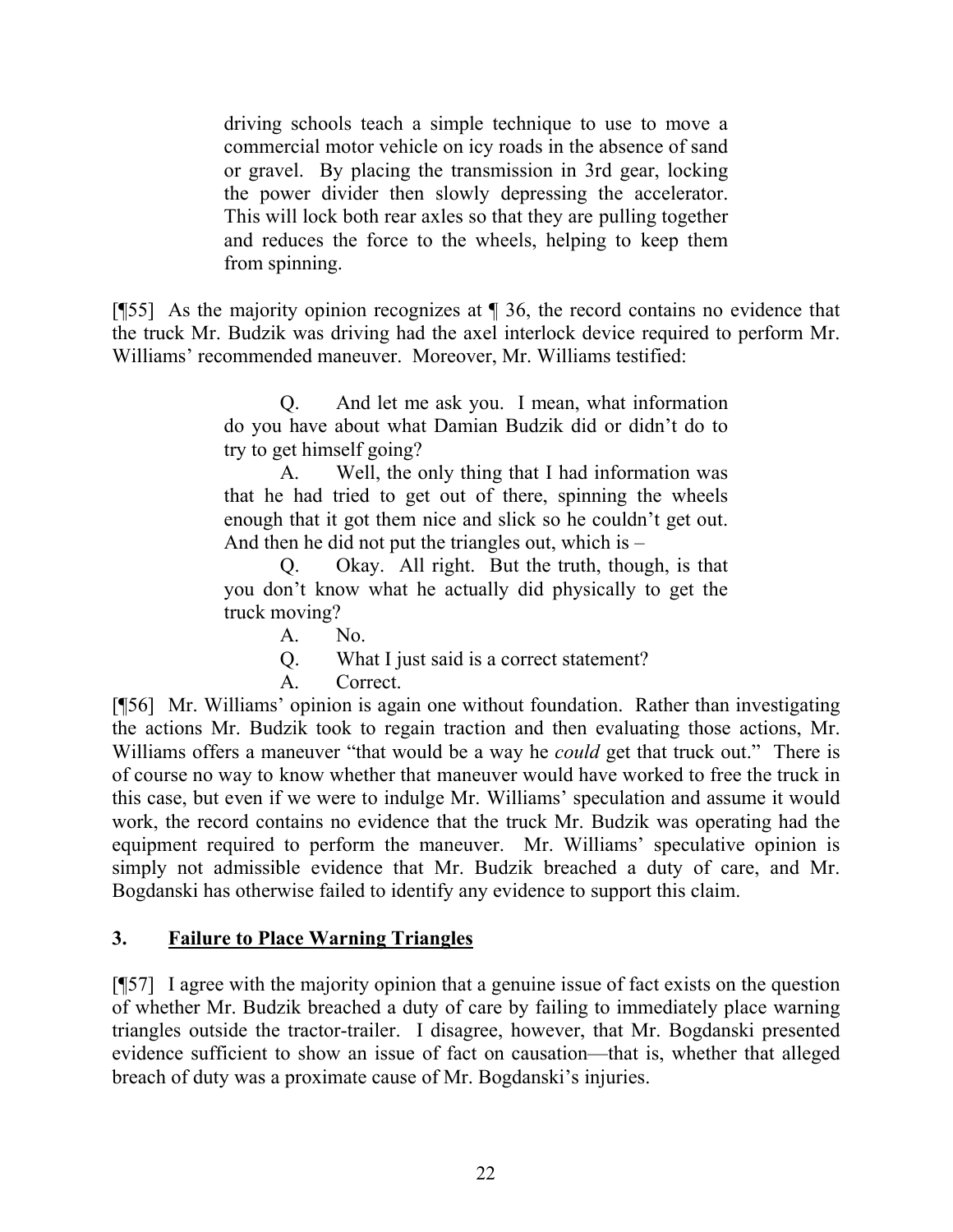[¶58] On the question of proximate cause, Mr. Bogdanski's sole evidence was again the opinion of Mr. Williams. On this question, Mr. Williams opined: "The failure of Mr. Budzik to initiate emergency procedures immediately resulted in an accident resulting in the severe injury to Mr. Bo[g]danski." When questioned on this opinion, however, Mr. Williams testified:

> Q. All right. Now, Budzik didn't hit anybody, but Vi[k]tor Marinov, he hit somebody, right?

A. Yes.

Q. Who did he hit?

A. Well, he hit Budzik. But Mr. Marinov was – what was he doing, 60 miles an hour?

Q. Right.

A. So he had nothing to do with what Budzik did or didn't do. I mean, he had the accident. But I can't go back and say Marinov you were wrong, because he has nothing to do with what I say, and I don't care if he was going 60.

If he put the triangles out and he would have seen them, maybe there's a chance he would move over and not have had the accident. Drivers do that. I mean I can't explain why. I can't go into a big scenario why Marinov was going 60 and everybody else – don't know.

Q. Well, what you just said, Mike, you will agree that that is speculation on your part, you don't have any facts?

A. Absolutely.

Q. All right. But one of the facts we do know is that Marinov was going 60 miles an hour, correct?

A. Correct.

Q. And Marinov could not bring his vehicle to a safe stop?

A. That's correct.

Q. And you agree with me that as a professional truck driver, whether it's the Smith's program or any defensive truck driving lesson, you are required to maintain your speed such that you can bring your vehicle to a safe spot  $-$  stop?

A. Absolutely.

Q. Did Vi[k]tor Marinov on that day do that?

A. From the evidence that I see, no, he did not.

Q. \* \* \* You will agree with me that the Wyoming Highway Patrol Investigation determined that Viktor Marinov was driving at a speed too fast for conditions?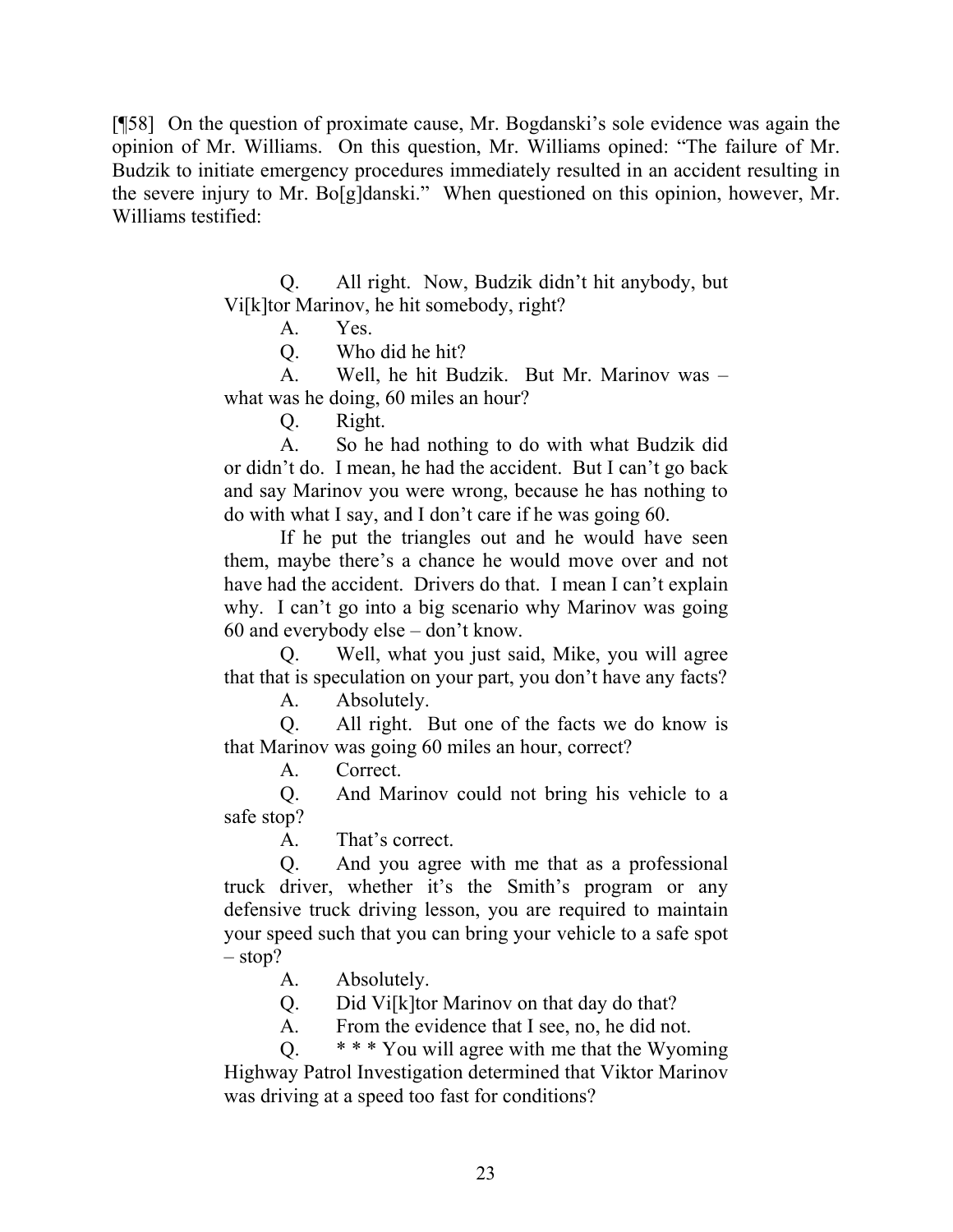A. Well, now you're getting into an area that I have never gone into, because I know nothing about Vi[k]tor Marinov or his – what happened to him, or the lawsuit or anything else. I have – the only thing I have on Vi $[k]$ tor Marinov is I have his bill of lading.

Q. Okay.

A. And that's it. I have no knowledge of him.

Q. Never crossed your mind that when you were analyzing this case, and that it's brought because Mr. Bogdanski claims significant injury, it never crossed your mind that you should analyze how it was that the vehicle and Mr. Bogdanski potentially was struck by Vi[k]tor Marinov and why that happened?

[Objection]

THE WITNESS: Again, I have nothing [to do] with that. My – my opinion and what I looked at, Marinov hit him. I don't know why he was doing 60, can't say what caused him to hit the back of the Bogdanski vehicle. But what I can say is, Budzik did not put out the triangles as he should have, and there's a chance that Marinov could have moved over to the other lane.

[¶59] To qualify as a legal cause of a plaintiff's injuries, the alleged conduct must be a substantial factor in bringing about the plaintiff's injuries. *Amos*, ¶ 27, 359 P.3d at 961 (quoting *Foote v. Simek*, 2006 WY 96, ¶ 22, 139 P.3d 455, 464 (Wyo. 2006)). We have said:

> A person, no doubt, could create many "what if" scenarios that, in hindsight, might have prevented this tragic incident. But, negligence and proximate cause are never presumed from the happening of an accident, and mere conjecture cannot form the basis of liability. *Vasquez v. Wal–Mart*, 913 P.2d 441, 443 (Wyo.1996); *Downen v. Sinclair Oil Corp.*, 887 P.2d 515, 520 (Wyo.1994); *DeWald v. State*, 719 P.2d 643, 652 (Wyo.1986); *Apperson v. Kay*, 546 P.2d 995, 998 (Wyo.1976). Guesswork is not a substitute for evidence or inference, and inference cannot be based on mere possibility. *Forbes Co. v. MacNeel*, 382 P.2 [P.2d] 56, 57 (Wyo.1963); *Wright v. Conway*, 34 Wyo. 1, 242 P. 1107, 1111 (1926). General or conclusory allegations cannot establish a genuine issue of material fact. *Tidwell v. HOM, Inc.*, 896 P.2 [P.2d] 1322, 1324–25 (Wyo.1995).